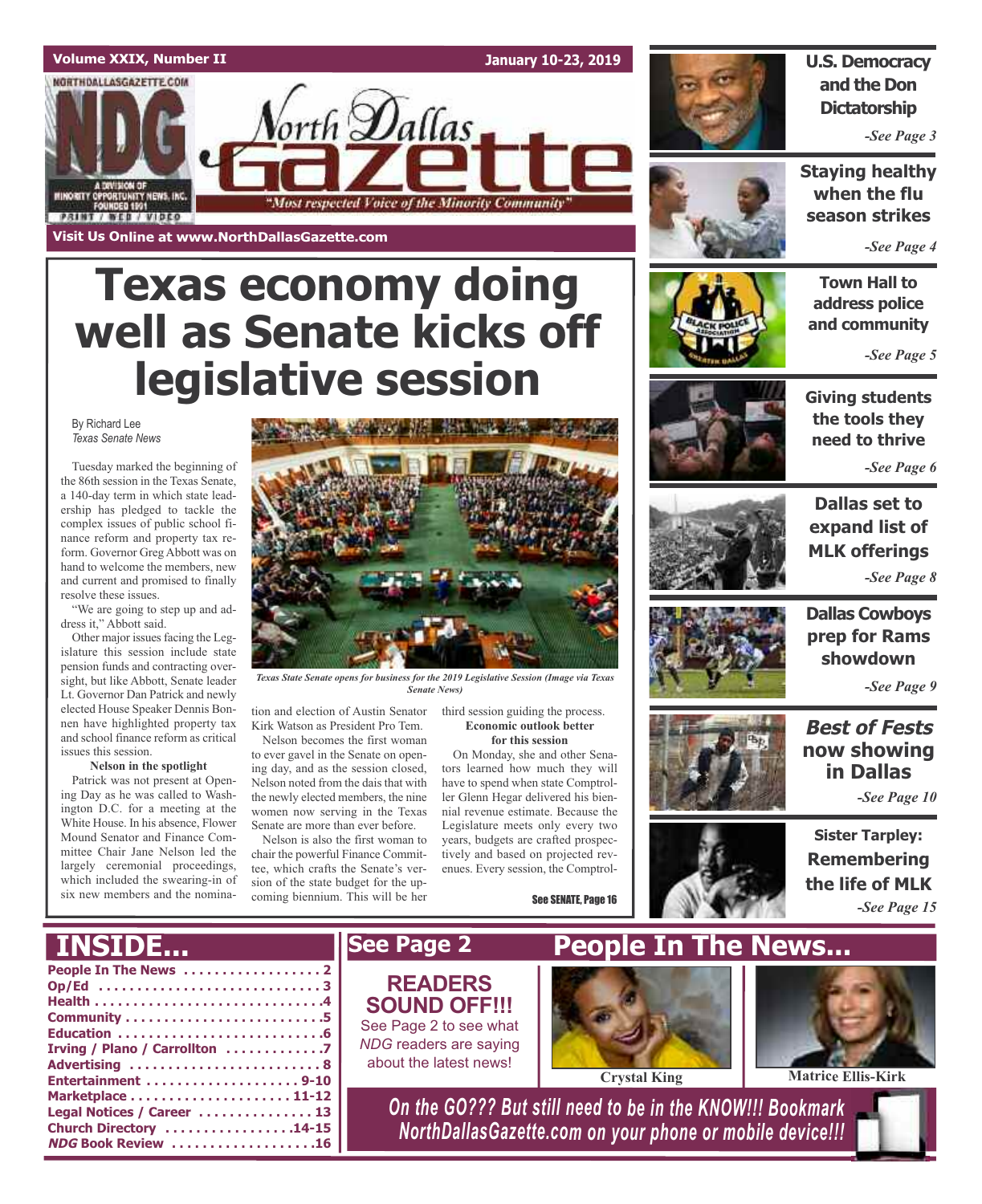#### **People in the News www.NorthDallasGazette.com**

## **Crystal King**

Family Gateway announces the appointment of six new members to its Board of Directors for 2019. New Board Members are Michelle Frymire, Crystal King, Kamini Mamdani, Joe Norville, Amy Warren, and Yulise Reaves Waters. Alex NK Sharma will serve as the 2019 Board Chair.

"We are very excited about our new Board Chair and the addition of these six individuals to our Board of Directors," said Ellen Magnis, President and CEO of Family Gateway. "Their skillsets will bring a variety of new ideas and insights to



our agency and mission. As the point of entry for families with children experiencing or near homelessness in Dallas, we've seen an unprecedented increase in the number of families needing assistance. I am

#### confident these new board members will help us think creatively to meet the need in our community."

Crystal King, National Director, Digital Assets, American Heart Association, is a 2002 graduate of Albany State University with a BS in Marketing, and a 2012 graduate of the University of Texas at Arlington with an MBA. King is responsible for driving health impact towards the American Heart Association's 2030 Impact Goal through strategic marketing and the development of strategies rooted in addressing social determinants of

ties across the U.S. Prior to joining AHA, Crystal began her career with Altria Group, Philip Morris USA and then served as Sr. Manager of Philanthropy for JCPenney. However, Crystal was largely known for her work in marketing for Susan G. Komen®, a global leader in the breast cancer movement; a cause that was a passion following a cancer diagnosis for both she and her mom within a period of 3 years. Most recently, Crystal and her husband launched the LoveKings brand. LoveKings is a relationship blog and web

health to benefit communi-

series designed to provide lessons through relatable stories. Crystal is a proud wife and mother.

Yulise Reaves Waters Yulise is formerly an Assistant City Attorney and Community Courts Prosecutor for the City of Dallas. She is also the co-founder and lead planner of the Second Chance Community Improvement Program Court, the first-ever felony community court in Dallas County history. Waters earned her B.A. in English and in Spanish and her B.B.A. in Organizational Behavior and Business Policy as a Presidential Scholar

at SMU in Dallas. She also earned her J.D. from the Dedman School of Law at SMU. She has been named to the Dallas Business Journal's "40 Under 40," to Who's Who in Black Dallas, and to the City of Dallas' Wall of Honor for meritorious service to the citizens of Dallas. She is also a recipient of the History Maker Award of the Black Alumni of SMU. She is married to the Reverend Dr. Michael W. Waters, founder and Senior Pastor of Joy Tabernacle A.M.E. Church in Dallas, Texas. They are the proud parents of three children.

## **Matrice Ellis-Kirk**

Communities Foundation of Texas (CFT) announced Matrice Ellis-Kirk, Gunjan Jain, and Debra Brennan Tagg are new members of the foundation's board of trustees and that Alfreda Norman will be its board chair-elect.

"We are fortunate to have outstanding business and community leaders who accept the call to be trustees," said Jim Bass, CFT's board chair. "The varied experience and knowledge that Matrice, Gunjan, and Debra are bringing to our board will help guide CFT as we work together to strengthen North



Texas and improve lives across our entire state and beyond."

CFT trustees are selected for their wide-ranging knowledge of community needs, record of charitable service, and fiscal responsibility. They serve as stewards of \$1.1 billion in assets across more than 1,000 charitable funds, overseeing the largest community foundation in Texas and one of the largest in the United States. CFT ranks in the top 20 nationally for assets managed, gifts received, and grants paid. CFT also operates Educate Texas, a prominent statewide education initiative. Since its founding in 1953, CFT has awarded more than \$1.8 billion in grants.

Dave Scullin, president and CEO of CFT, said new board members provide a fresh perspective as CFT continues to expand its positive impact.

"Our community is a special place with a long history of caring citizens, rapid growth and economic opportunity," Scullin said. "But as it continues to grow, so too do the needs of those facing imbalances in income, racial equity and education. Data suggest these needs are increasing. These new board members will help guide CFT as we work to build thriving communities for all."

Matrice Ellis-Kirk is a senior member of the RSR Partners' Board Recruiting and Chief Executive Officers Practices. She also serves as a member of the RSR Partners Executive Committee.

She has over 20 years' experience in the executive search industry. Before RSR Partners, Matrice led board and CEO assignments at two large global search firms. She began her career in the consumer goods and services and private equity practices, as well as the financial officers practice. In her early career, she served as an officer in commercial banking at MBank, vice president of the Office of Management and Budget at Dallas Area Rapid Transit, and leader of the

Dallas office for investment banking firm Apex Securities.

Matrice graduated from the University of Pennsylvania. She and her husband Ron Kirk, former City of Dallas Mayor and U.S. Trade Representative under President Barack Obama, are empty nesters living in Dallas. Her interests span the arts, education, and transportation. Matrice chairs the AT&T PerformingArts Center board and is a Dallas City Council appointed board member of the DFWAirport Authority. She has two daughters living in New York City.

#### **NDG Readers Sound Off...**\$69\* DIVORCE **Rep. Johnson** Dallas!!! *vided two possible answers:* • Top Ten Records **receives the 2018** *-- Rodolfo Guel* Criminal Defense Family Cases opened in 1956 **Cleophus Steele • DWI / Suspended License • Divorce / Annulment Social Justice Award Hamilton Park** *- Lynn Flower* **• Child Support / Paternity** • Hills Record Shop. The **• WARRANTS Removed ¥ Celebrates 60-year • Custody Modification** owner was William E. Hill Great article on Judge **• 24 Hour Jail Release ¥ Legacy** *-- Donna Pierce' Pipkins* **• Restraining Order** Cleophus Steele's contribu-**• Occupational license, felonies • Protective Order** tions to Dallas. But the arti-When I was growing up **• Protective Order Dallas Cowboys • Name Change / Adoption** cle did not name one thing there, there used to be a **focused on the L.A. • Misdeamenor/Felonies ¥ • Domestic Violence** that Eric Johnson has done record store and all the **Rams, not history, in** Jean Botham who was a to advance's Steele lifetime Black performers would **their quest for the** Easy Payment Plans member of Johnson's home commitment to social juscome in sign autographs. I **Super Bowl** church and a constituent in tice. Barbara's State Rep. Law Offices Of Vincent Ndukwe wish I could remember the District 100. At least Sena-Toni Rose has done more name of that record store. If Dak don't run the ball! tor West did engage the for social justice or is this Does anyone know by any *-- David Clark* 214-638-5 Texas state agencies in the award only for lawyers and chance? via Facebook investigation. since Eric is the only black -- Precyous Williams *817-277-0196 (Metro) -- Sandra Crenshaw* house member from Dallas **To share your** is an attorney, did he get it **opinion visit** 2730 N. Stemmons Frwy, Suite 409 • Dallas, TX 75207 *Editor's Response: Our* He lives in one of the on default? is that it.? Eric **NorthDallasGazette.com** *Facebook community pro*poorest districts in all of **Not Ce rtified by the Te x a s Boa rd of Lega l Spe c ia l i za tion** Johnson said nothing about ¥ If you qualify. \*Fees quoted above are minimum down payment needed to begin processing your case.

### *2 | January 10-23, 2019 | North Dallas Gazette*

*For the 411 in the community, go to www.northdallasgazette.com*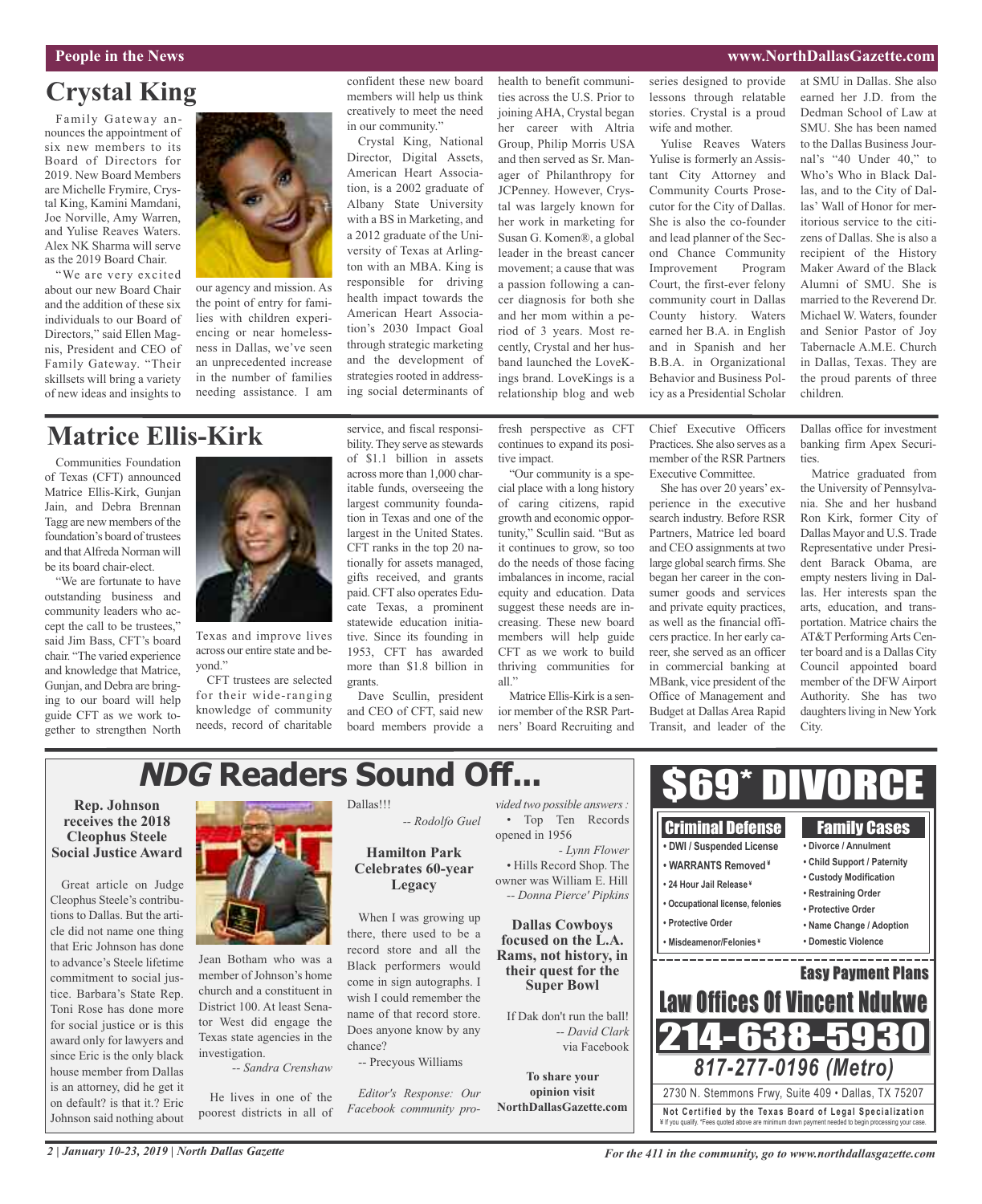#### **www.NorthDallasGazette.com Op-Ed**



P.O. Box 763866 - Dallas, Texas 75376-3866 Phone: 972-432-5219 - Fax: 972-509-9058

*"Do what you say you are going to do ... when you say you are going to do it."*

**Publisher's Office:** publisher@northdallasgazette.com

**Sales Department:** marketing@northdallasgazette.com 972-509-9049

**Editorial Department:** editor@northdallasgazette.com

#### **Online:**

www.NorthDallasGazette.com www.twitter.com/NDGEditor www.facebook.com/NorthDallasGazette www.pinterest.com/NDallasGazette www.instagram.com/NorthDallasGazette

## STAFF

**Religious/ Marketing Editor** *Shirley Demus Tarpley ("Sister Tarpley") NDG* **Senior Columnist** *Ed Gray* **Columnist** *A.D. Jenkins* **Contributing Writers** *Tiffany Gilbert Jackie Hardy Rachel Hawkins Angela Loston Jacquinette Murphy Dwain Price Terri Schlichenmeyer Nicole Scott David Wilfong*

**Chairman Emeritus** *Jim Bochum 1933 – 2009*

**Published By** *Minority Opportunity News, Inc.*

> **Editor** *Ruth Ferguson*

**Web Master** *Todd Jones*

**Community Marketing** *Nadina Davis*

**Account Executive** *LaRoyce Jones*

> **Production** *David Wilfong*





*Gazette is a wholly owned subsidairy of Minority Opportunity News, Inc.*

## **American Democracy and the Don Dictatorship**



The American government has slipped into elected anarchy.

The tweets from the 1600 Pennsylvania Avenue occupant remind me of a high school senior going through senioritis. Perhaps, what is wrong with President Donald Trump is the fact he is suffering from senioritis, in this case, old age impaired judgment. How else can you explain his actions? The inconsistency, the anger, the impulsiveness, and the inattention to detail.

President Trump has gone through so many cabinet officials it is as if he taking servant leadership Ex-Lax. There is a normal turnover rate every presidential administration experiences, normally it occurs during the second term. However, Trump hires and fires as if

#### By Congresswoman Eddie Bernice Johnson

The newly-elected House of Representatives has 102 women among its 435 members. Many of them hold significant positions of power and influence; including the Speaker of the House, Representative Nancy Pelosi from California, who would assume the presidency if its current occupant and the vice president were unable to continue their service.

These women who now find themselves at the very fountain of policy-making in the world's greatest democracy reflect the social, economic, intellectual and political fabrics of our country. They come from blue collar and white collar backgrounds. They are of a myriad of experiences and faiths. They are mothers, grandmothers, aunts,

the White House is a prop for The Apprentice. If our government was the television reality show, only Presidential spokesperson, Sarah Huckabee, and Vice President Mike Huckabee will be staying at Trump Tower.

General Jim Mattis, the now former Secretary of Defense recently resigned, he did not want to play army man with the Commanderin-Chief. The self-described great military leader, Commander-in-Chief Trump said "'I think I would've been a good general," graciously accepted Secretary Mattis' resignation letter. Then he read it.

Within days of reading, (or after probably watching the reaction to it on Fox News) and discovering the damning critique of his presidency from Secretary Mattis he decided to fire Mattis. Pushing Mattis out the door 60 days earlier than announced.

Then in a strange version of the movie Friday (the movie starring Ice Cube and

**Women in the House**

spouses and friends.

Without exception, the women, each representing approximately 710,000 people in their congressional districts, are compassionate public servants who have sacrificed greatly to get to where they are today.

The founders of the American democracy would not recognize the legislative chamber that they created, one void of a female voice until 1917 when Representative Jeannette Rankin from Minnesota entered the all-male bastion.

No doubt, Representative Rankin, herself, would be greatly surprised if she were alive to witness the transformation of the legislative chamber in which she once served, now with nearly 25 percent of its members being female.

I believe that this new congressional reality bodes well for our country and its

Chris Tucker), he fired the Secretary of Defense with the reminder, "As you know, President Obama fired him, and essentially so did I."

Meanwhile, the Republican Congressional leadership briefly found the nerve to criticize Trump for his handling of Mattis and surprise announcement of an immediate pullout of Syria. Naturally, they scurried back to their offices, in fear of The Donald's angry reaction.

This is not a democracy, this is anarchy. This feels like a bad movie which just keeps getting worse. The problem is Americans feel forced to watch this bad YouTube version of an American presidency while eating stale popcorn.

The Republican leadership's reluctance to criticize Trump is getting old. The hour has passed for Republicans, who have pledged to defend our Constitution, can continue to simply sit back and allow the many mishaps of the Hapless Apprentice President continue to degrade our country.

It is time to wake up America, our democracy is in trouble. We have a President running the government as if it is simply a reality television show. President Trump has government officials entering and leaving the White House, repeatedly replaced by others waiting in the wings for their cameo appearance into madness, which is our government.

This is not a democracy, this is anarchy.

I am Ed Gray and this is Straight Talk.

*Ed Gray is a presidential scholar at Southern Methodist University. He is the host of The Commish Radio Show airing Saturdays 3-5 p.m. on FBRN.net, can be reached at eegray62@att.net. NDG was awarded NNPA's 2018 Robert S. Abbott Best Editorial for Gray's "Confederate Statues: The White Man's Burden" column.*

people. A widely-circulated 2018 study on the composition of government concluded that there was less corruption when women were among the decision-

makers. "Women politicians choose policies that are more closely related to the welfare of women, children and family," the study, published in the Journal of Economic Behavior & Organization, stated.

"The research underscores the importance of women empowerment, their presence in leadership roles and their representation in government," wrote Professor Sudipta Sarangi, one of the study's authors and an instructor of economics at Virginia Tech University.

Over the years, a number of academics who have studied women in political life have concluded that those countries in which

there is a significant presence of women legislators are less likely to get involved in conflicts that lead to war.

Women in political life are less likely to be polemicists and, more frequently, choose to reason with their colleagues rather than verbally assault them. They understand the art and the importance of compromise.

I am extremely excited about the number of women in the House of Representatives, as are a number of my male colleagues who believe, as I do, that the presence of greater numbers of women will only make our decisions wiser, more equitable and just for our nation, and its people.

*Congresswoman Eddie Bernice Johnson represents the 30th Congressional District of Texas in the United States House of Representatives.*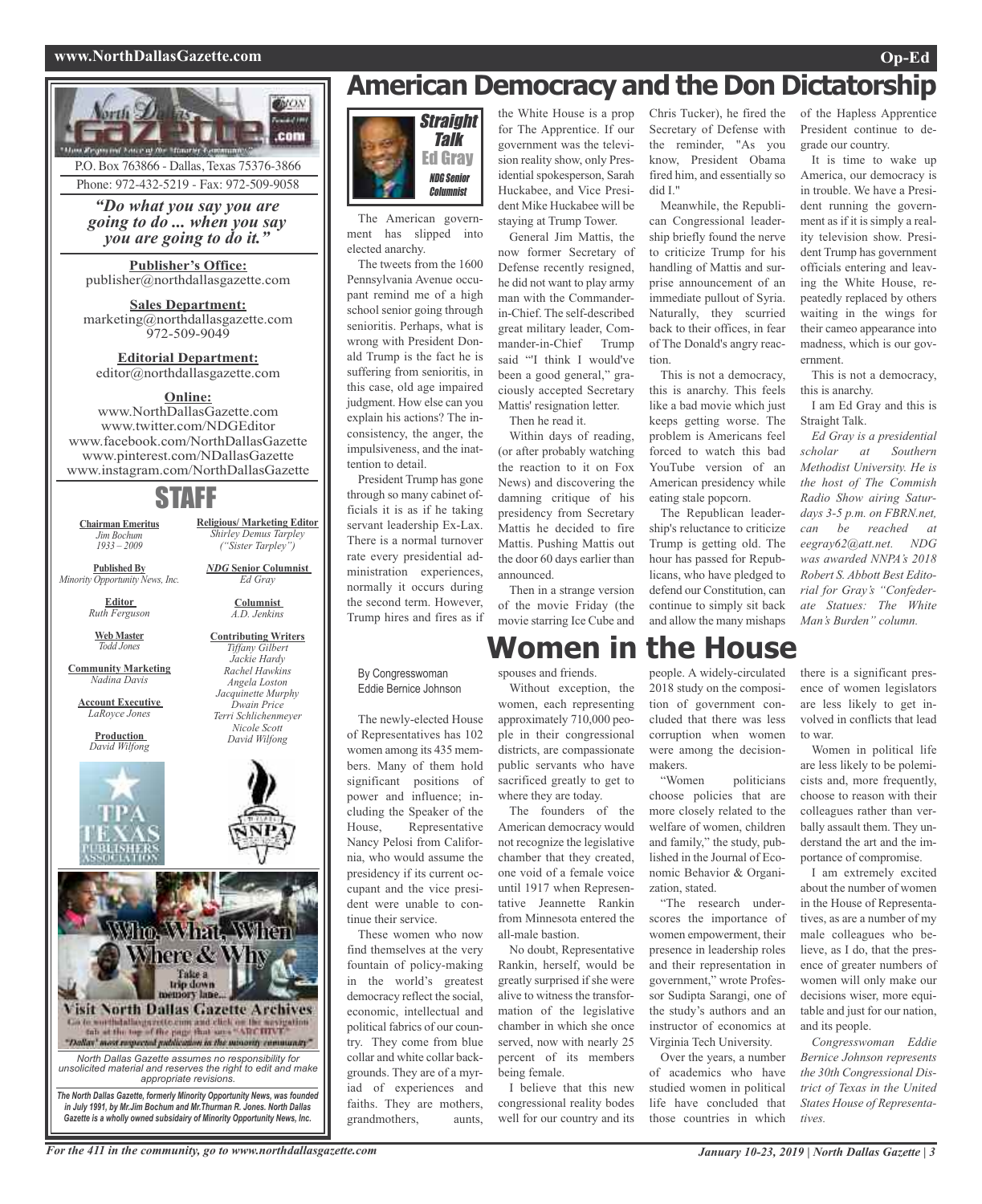#### **Health www.NorthDallasGazette.com**

# **How to stay healthy when the flu season strikes**

Dr. Sarah E. Laibstain *NDG* Special Contributor

As we enter the new year, flu season can still be a concern. While this is an accepted and anticipated part of every winter, influenza is an illness that can escalate to serious complications, hospitalization and even death.While cases are typically not this severe, it's still important to take active steps toward prevention, given the highlycontagious nature of the virus. In addition to getting vaccinated, there are several every-day measures that can be taken to ensure a healthy, flu-free start to 2019.

Studies show that annual vaccinations are the number one proven method of preventing the flu. In fact, the CDC recommends this as the first and most important step one should take. The vaccination is formulated based on the strain of virus that research predicts will be most prevalent each flu season.



*Staff Sgt. Melissa Spicer, 374th Medical Group allergy and immunization clinic technician, administers an influenza vaccination shot at Yokota Air Base, Japan. The seasonal flu vaccine protects against the influenza viruses that research indicates will be most common during the upcoming season by causing your body to develop antibodies*

*against these viruses. (U.S. Air Force photo by Senior Airman Delano Scott/Released)*

Getting vaccinated can reduce the severity of illness if you do become infected, resulting in less time spent away from school, work and other commitments. Young children, pregnant women and individuals 65 years and older are considered at highrisk of developing flu-related complications and are conse-

quently the most highly-encouraged to partake in vaccination.

While getting vaccinated is important, practicing healthy habits is also a beneficial component to protecting yourself and others from the spread of flu germs. Frequent handwashing, as well as avoiding the urge to touch

### **Stuck on the couch? Good exercise habits derailed by common food additive**

Inorganic phosphate, a food additive and preservative used in up to 70 percent of food in theAmerican diet, may be contributing to couch potato behavior.

Phosphates occur naturally in many foods, including dairy products, meat, fish, and baking powder, but it is the consumption of fast foods, processed foods, and bottled drinks that can push phosphate levels up, said Dr. Wanpen Vongpatanasin.

For example, a block of Parmesan cheese contains phosphates, but when Parmesan is sold in a grated or shredded form, additional phosphates may be added to keep it from sticking. When examining food labels, look for anything that contains "phos-," such as calcium phosphate, disodium phosphate, or monopotassium phosphate.

"We should not consume more than 700 milligrams of inorganic phosphate per day, but about one-third of people consume three to four times that amount," said Dr. Wanpen Vongpatanasin, Professor of Internal Medicine and Director of the Hypertension Fellowship Program at UT Southwestern Medical Center. "Like any nutritional ingredient, too little phosphate is harmful, but too much is also harmful."

Adding to the problem is

the lack of information on inorganic phosphate. Looking at food labels won't help, Dr. Vongpatanasin said. "Currently there are no mandates or regulations for the food industry to label how much inorganic phosphate is in the food chain."



inquiries1909@gmail.com

your eyes, nose and mouth will help decrease the chances of contamination. Other considerations to boost the immune system include getting sufficient sleep, being physically active, avoiding stress and staying hydrated. If you do become infected with the flu, stay home when possible to prevent spreading the infection.Additionally, cover your mouth and nose when coughing and sneezing to protect those around you.

School and work quickly become breeding grounds for germs during flu season, so it's important to stay aware. If you have children, note whether or not classrooms

are routinely cleaned and provide tissues, anti-bacterial wipes and hand sanitizers. When it comes to the workplace, wipe down frequently touched objects such as your phone and keyboard to avoid spreading germs. If you do begin to feel ill, leave as soon as possible and limit contact with others until you are fever-free for at least 24 hours to prevent spreading the virus. Symptoms include fever, sore throat, cough, body aches, headaches, chills and fatigue. It is also possible to exhibit respiratory symptoms with no fever. Prompt antiviral treatment can mitigate severity of these symp-

toms and is especially effective when administered within 48 hours of infection.

Stay informed on steps you can take this year to protect yourself and the ones you love from the misfortune of catching the flu. Consider getting vaccinated, and incorporate these simple, healthconscious habits into your routine.

*Dr. Sarah E. Laibstain is a general family medicine practitioner at Family Medicine Associates of Texas in Carrollton. She thoroughly enjoys improving the health and lives of individualsranging from young children to adulthood.*



4 January 10-23, 2019 | North Dallas Gazette State State State State State State State State State State State State State State State State State State State State State State State State State State State State State Sta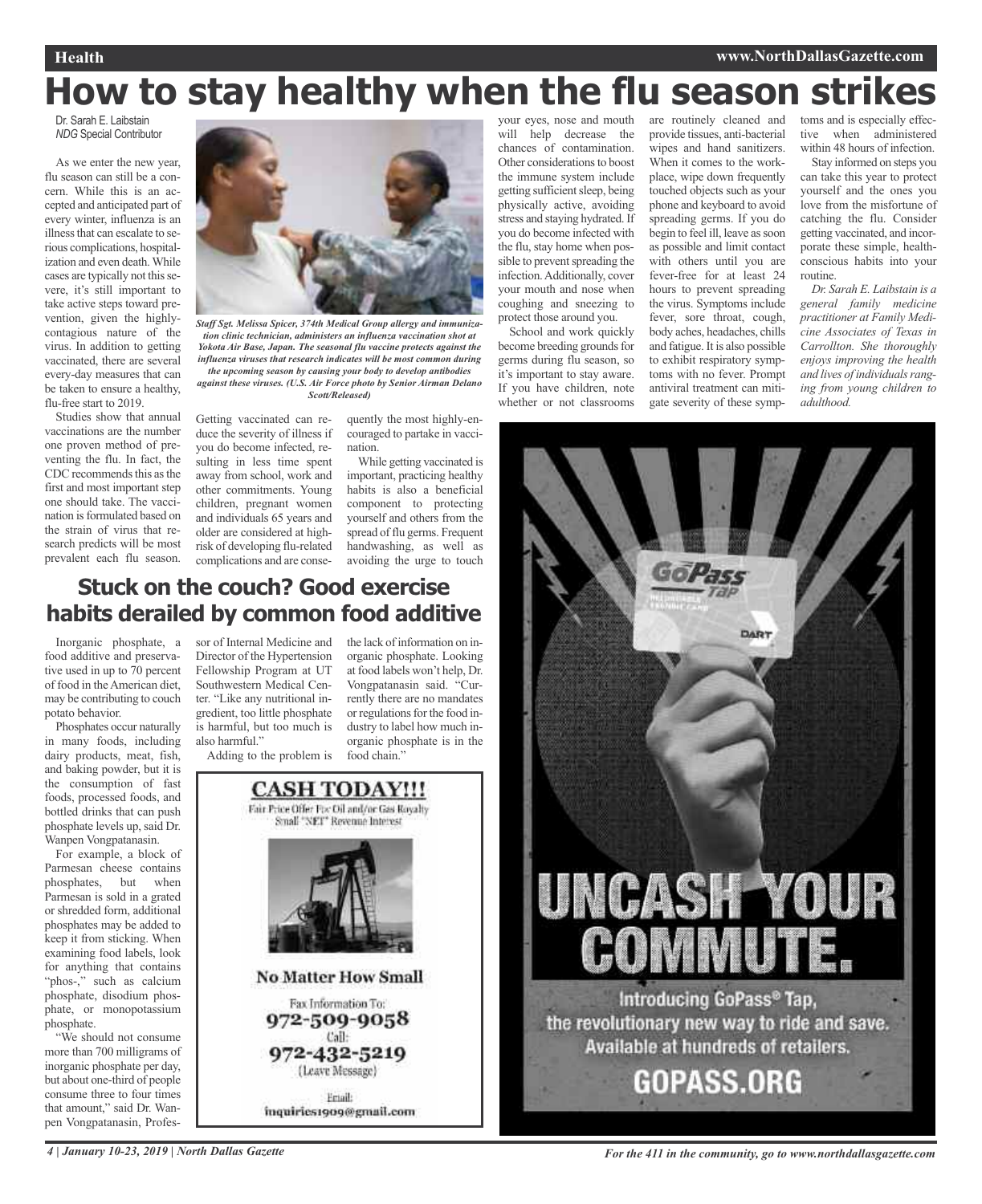#### **www.NorthDallasGazette.com**

## **Town Hall Meeting on Dallas Community and Police Relations**

The Black Police Association (BPA) of Greater Dallas is hosting a community town hall meeting on Saturday, Jan. 12 from 2 p.m. to 5 p.m. This free and open event will be held at 211 Centre Street in Dallas. The agenda will feature an open panel discussion with elected officials, law enforcement officials and



service agencies in the community.

The Dallas Police Department will lead a planning session on improving our community and law enforcement relationships. The 292nd District Court Judge Brandon Birmingham will lead a discussion on alternatives to prosecution. The 305th District Court Judge Cheryl Lee Shannon will provide an

overview of the Juvenile Justice System. The Dallas County Sheriff Department Deputy Chief Patrick Bonner will cover jail questions, partnering with the community and police recruiting.

For the Black Police Association, community policing means being proactive about and developing solutions to the immediate prob-

lems contributing to public safety issues. The BPA hopes these type of events will encourage police officers to form relationships with the residents they serve resulting in programs focused on solving the needs of the communities. Also, their goal is to facilitate conversations on community-police relations.

Forming partnerships with community organizations and giving residents the opportunity to interact with law enforcement officers has proven that good relationships are essential to good police work according to BPA.

**Community**

To learn more about the event, visit www.bpadallas.org.

## **Time, location changes set for certain City Council agenda meetings**

The Wednesday, Jan. 9, marked the first city council voting agenda meeting of the new year to begin at 2 p.m. The meeting will be held in Council Chambers at Dallas City Hall, 1500 Marilla St.

CityCouncil approved a resolution on June 13, 2018, to begin the second Wednesday City Council voting agenda meeting at 2 p.m., with public hearings to begin no earlier than 6 p.m. This was part of an effort to provide increased access for residents to attend orspeak at council meetings. The resolution also included holding certain meetings at locations throughout the community. Beginning in February, the Dallas City Council agenda meetings will be held at the following locations: **Feb. 13** - Park in the Woods Recreation Center, 6801 MountainCreek Pkwy, Dallas TX 75203

**May 8** - Kleberg-Rylie Recreation Center, 1515 Edd Rd, Dallas TX 75253 **Aug. 14** - Bachman Lake Branch Library, 9480 Webb

Chapel Rd, Dallas TX 75220 **Nov. 13** - Campbell Green

Recreation Center, 16600 Park Hill Drive, Dallas TX 75248

The start time for City Council briefings will remain at 9 a.m. in the Council Briefing Room.

### **State housing agency reports Texas Ending Homelessness Fund exceeded \$128,000**

(AUSTIN) — In January 2018 the Texas Department of Housing and Community Affairs (TDHCA) and the Texas Department of Motor Vehicles successfully launched the Ending Homelessness Fund (the Fund). Its aim is to help counter the effects of homelessness through an easily-made voluntary donation, which can be made when renewing a vehicle registration online at www.texas.gov or when registering or renewing vehicle registration at a county tax assessor-collector office, substation, or subcontractor,

such as a participating grocery store.

From the launch date through November 2018, TDHCA reports that donations totaled \$128,460, averaging more than \$11,000 each month.

Maximizing every dollar graciously donated by Texans, TDHCA is working to leverage contributions with the current federally-funded Emergency Solutions Grant (ESG) Program and statefunded Homeless Housing and Services Program (HHSP), with the dollars tentatively scheduled for

distribution in 2019.

"The Fund allows Texans the opportunity all year long to make a difference in the life of one individual or family," said David Cervantes, Acting Director of TDHCA. "The donations given this year will do much to help counter the ill effects that homelessness has on our communities and state, and deliver crucial resources to help families and individuals most in need."

Contributions to the Fund will help enhance the number and quality of emergency shelters, prevent fam-

### **Registration Now Open for Carrollton's 3rd Annual Run for Rover 5K**

Mark your Carrollton Pet Calendar: the City will host the furriest 5K benefiting our four-legged friends in the 3rd Annual Run for Rover race on Saturday, February 16 at 8:30 a.m.

Sign up your pup for a dog-specific race supporting the Carrollton Animal Services & Adoption Center. The City is excited to offer this race to walkers, runners, and their dogs directing all proceeds to the animals at the center. Come to run wild and watch as these doggies dash to the finish line.

The race will start at McInnish Dog Park (2241

Sandy Lake Road) and will route through the adjacent sports complex for a full 5K. A shorter fun run/walk route will be offered to smaller or older dogs, or dogs who are still working off some holiday weight. Don't have a dog? You can still participate. Or even better, swing by the Adoption Center (2247 Sandy Lake Road) where your new best friend is waiting for you.

"Run for Rover will simultaneously raise money for a great cause and provide families and dogs in our community with an opportunity to have fun together doing something active," Parks & Recreation Director Scott Whitaker said.

This parade of canines aims to continually build awareness and resources for the animals in Carrollton. The City advocates responsible pet ownership and encourages those who can to provide homes to the animals.

"Fundraisers like Run for Rover play an integral role in our efforts to save the animals in our care and place them in happy and healthy homes," Animal Services

See ROVER, Page 12

ilies and individuals from becoming homeless, encourage self-sufficiency behaviors and secure stable housing. At such time when contributions will be distributed, a Notice of Funding Availability will be released

with equal amounts directed to TDHCA-approved and active ESG providers, including current city or municipality providers.

While figures vary, the annual point-in-time count from the U.S. Department of Housing and Urban Development estimates that more than 23,000 Texans are considered homeless, including approximately 7,000 living on the streets and more than 16,000 living in shelters and transitional housing.



*January 10-23, 2019 | North Dallas Gazette | 5*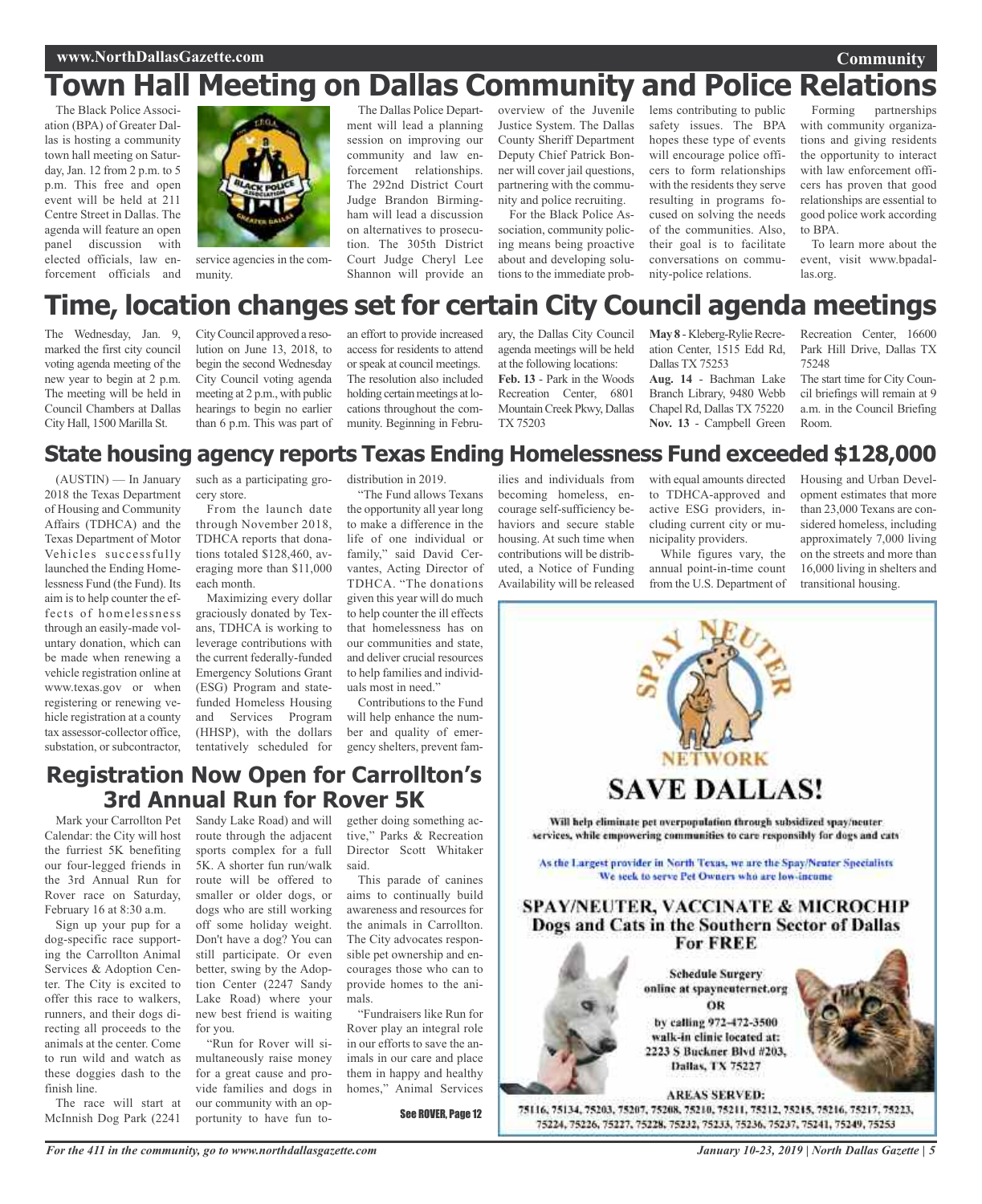## **Equity v. Equality: Giving students the tools they need to succeed**

*NeONBrand / Unsplash*

By Naomi Shelton Director of K-12 Advocacy United Negro College Fund

Equity has been a huge buzzword in the field of education this year. Education advocates and politicians alike have called for an increase in educational equity, but what does the term really mean? Equity is not Equality. Equity creates equality by prioritizing resources to students who need them the most.

For example, think of a typical track meet. There are five runners – each in their own lane. Each runner must run one lap around the track. The first runner to complete the lap, wins the race. Now let's use this analogy to inform our understanding of equity.

Equality would mean that every runner would start the race at the exact same spot

in their lane. However, the track is oval-shaped. If each runner began at the same spot, each runner's distance to the finish line would be different. The runner in the innermost lane would run a shorter distance than the runner in the outermost lane. Sure, they would both start in the same spot (EQUAL), but the runners in the innermost lanes would have an advantage –

counterparts in the outermost lanes.

This is precisely why track meets do not operate this way. Since the track is oval-shaped, each runner begins the race in their own lane, at different, equal distance, spots along the track; ensuring that each runner, runs the exact same distance needed to complete the race.

in distance – than their public education system in Now, think of our current

this same context. Students – regardless of race, geography, household makeup – start on the same marker on the track. Some students, like the runner in the outermost lane, have to run harder and faster to get to the finish line. The barrier here is distance. In the real world, barriers include lowincome, resource deprived neighborhoods, disabilities that require additional expertise, culturally negligent curriculum, outdated technology, inexperienced teachers or access to critical supportive services.

Meanwhile, the runner in the innermost lane has it a lot easier. They don't have to run as fast or as hard to get to the finish line because of their initial position in the race. The barriers here are fewer in number. In terms of education, these innermost runners attend schools in affluent neighborhoods with a surplus of resources. These students have the advantage of local tax-based funding formulas, parent lead fundraising efforts and/or private funding, and state-of-the-art technology.

What we need is education reform that promotes fairness. Fairness equals equity. As Debby Irving in her book Waking Up White: And Finding Myself in the Story of Race states, "Equality means giving all students the exact same thing to meet the same expectations. Equity means holding people of differing needs to a single expectation and giving them what they need to achieve it." In other words, the playing fields need to be leveled. It's critical that our public educational system undertakes reform – changes so that each student is given

what they need to succeed. Our education system should support students by allocating the most resources to students who are most in need, just as track athletes arrange themselves for fairer competition. The national education law, the Every Student Succeeds Act (ESSA) targets dollars to the highest poverty schools and districts.

Under No Child Left Behind, schools could lose funding if they failed to meet statewide standards. But under ESSA, states cannot reduce funding by more than ten percent from year to year despite school performance. ESSA also attempts to ensure that lowincome students are not disproportionally taught by ineffective, inexperienced, and/or out-of-field teachers.

See ESSA, Page 7



Estimates indicate that a quarter of American adults currently have student loans to pay off, and most don't have the financial literacy to manage their debt successfully. The average student in the Class of 2016 has \$37,172 in student loan debt.

More needs to be done to educate borrowers about managing debt as well asthe various repayment options that might be available to them, says Lu Fan, assistant

professor of personal financial planning at the University of Missouri.

"A majority of borrowers, 55 percent, reported being worried about their student loans; however, only 30 percent of borrowers said that they had received financial education about paying off their student loans," Fan says. "Moreover, only 40 percent of borrowers reported having financial influence from their parents.

Given the number of people who need student loans to attend college, we need to do better at educating borrowers."

Using the 2015 National Financial Capability Study dataset, Fan and Swarn Chatterjee, professor at the University of Georgia, found that having student loan debt caused mental stress for borrowers. The researchers looked at more than 2,600 responses from the dataset, focusing on respondents who had a student loan, were between the ages of 24 and 65, were no longer a student, were employed, and were the primary decision makers in their household.

The researchers found that women were less likely to be late on student loan payments but were more likely to feel worried about their student loans. Men were less anxious about their debt and more likely to submit payments late. They also found that people with loans who did not complete college were more likely worry about paying off loans than those with degrees.

Fan believes that borrowers are not receiving the information they need to make the best financial decisions, and that policymakers and loan providers should do more to educate borrowers.

"My hope is that policymakers use this information when developing financial educational programs," she says. "Better educational resources created for specific audiences—parents, young adults, women, and households that have experienced a drop in income—will lead to more educated borrowers."

The research appears in the Journal of Family and Economic Issues.

*Source: University of Missouri*

## **ASALH hosting annual luncheon in February**

The W. Marvin Dulaney Branch (WMD) will host its 4th Annual Dr. Carter G. Woodson Luncheon at the 4thAvenue Church of Christ Family Life Center on Feb. 2 at 3220 Park Row Ave. in Dallas. The luncheon will begin at 11:30 a.m. and tickets are \$10 per person which includes a boxed lunch from Two Podners Bar-B-Que & Seafood Restaurant.

The WMD Branch's annual Woodson luncheon is just one of the recurring, signature programs mandated for all local branches by the

national office of The Association for the Study of African American Life and History, Inc. (ASALH). Established on September 9, 1915 by Dr. Carter G. Woodson, ASALH is the organization founded by "the Father of Black History." Over a hundred years later, ASALH continues Dr. Woodson's legacy. ASALH's mission is to create and disseminate Black History as the premier Black Heritage society. This vision is accomplished through a strong network of branches throughout the na-

tion.

Each branch is rooted in its own local history, offering programs, events, activities, etc. that promote, research, preserve, interpret and disseminate information about Black life, history and culture to their own immediate communities. This structure assures that The Association operates "on the ground," integrating local histories into national as well as global conversations; and, the founding of the W. Marvin Dulaney branch in Dallas, Texas recognizes the unique

work and contributions of our city to the field of Black History.

The chair of the WMD's 4thAnnual Woodson Luncheon is Mrs. Joan Bouldin, veteran educator and retired Dallas ISD administrator. She has confirmed Mrs. Diane Tucker's luncheon address will be: "Black Migrations and the Southern Roots of American Popular Music." Mrs. Tucker, a playwriter and owner/operator of Tucker's Blues, holds a Master's Degree in Humanities from Southern Methodist

University (SMU).

Mrs. Tucker's address will be flanked with the singing of "The Negro National Anthem" by the South Dallas Concert Choir and the public presentation of the branch's official charter as an affiliate of ASALH by ASALH's Executive Director, Mrs. Sylvia Cyrus.

Branch members are soliciting ads for their Woodson Luncheon souvenir program book. All proceeds from ad sales as well as ticket sales are being donated to the Kathlyn Joy

Gilliam Museum (KJGM) Elementary Debate Program in support of the D/FW area elementary school students who travel each spring to Atlanta, GA for an annual elementary debate tournament. To help the KJGM debaters you may purchase your \$10 luncheon tickets online by clicking the "DO-NATE" button on the WMD Branch website: https://wmdasalh.com/.

For more info about placing in ad, please email aroberts1003@gmail.com or call 214-507-7172.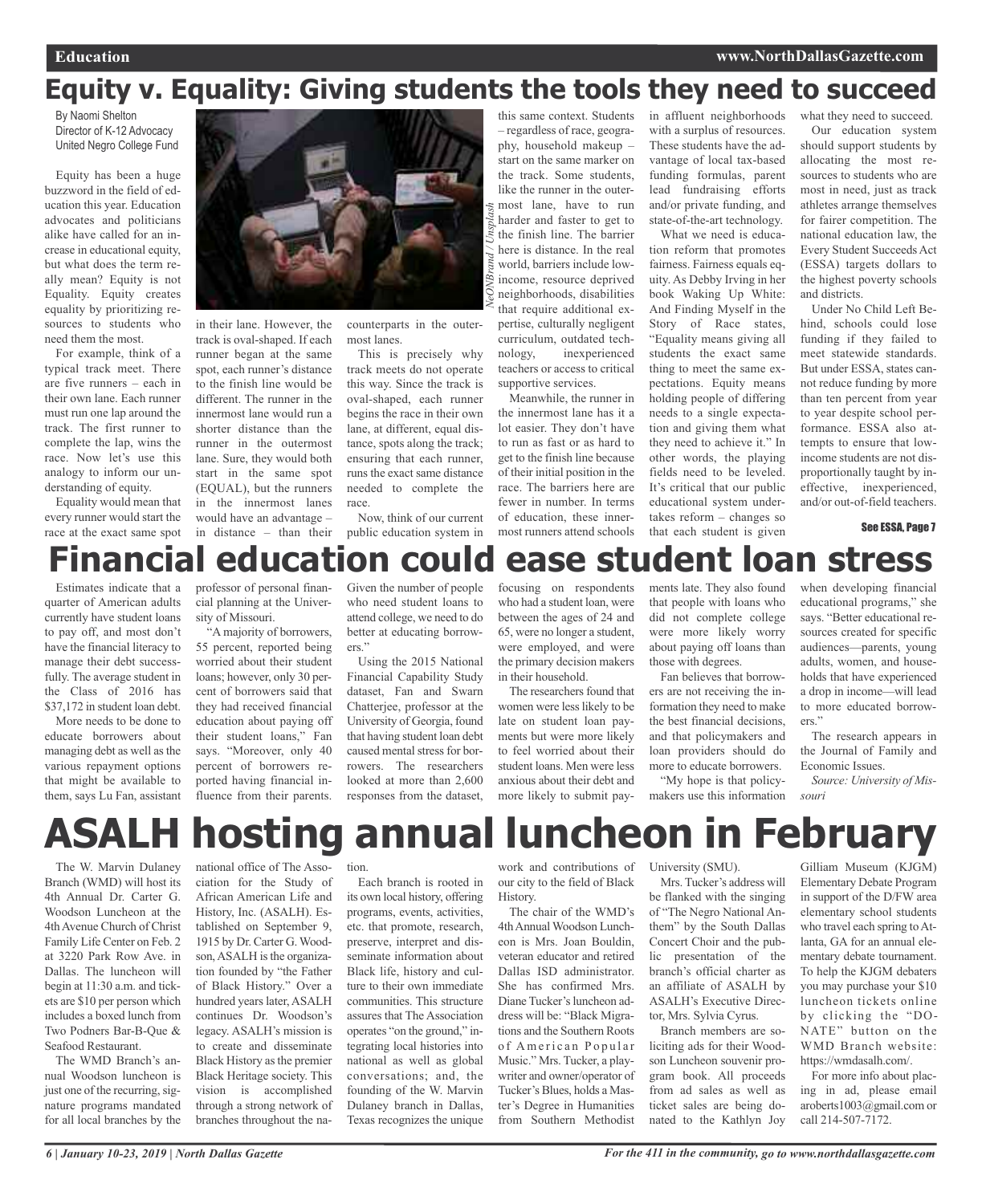## **Indian Creek anticipates Summer 2019 completion for course renovations**

CARROLLTON– Thanks to a May 2018 bond election, the City of Carrollton Parks & Recreation Department was awarded \$22 million earmarked for facilities and parks. Of this, Indian Creek Golf Club was approved \$4 million to update the 80-acre Lakes Course.

Golfers can look forward to a grand scale makeover to include new cart paths, a



modern irrigation system, leveled and smoothed out tees and fairways plus



brand new greens. This renovation will result in a more sustainable maintenance program and will dramatically enhance the recreational experience and enjoyment for all golfers who visit the Lakes Course at Indian Creek Golf Club.

Work for Phase I began Friday, December 14 and will continue through March 2019, with much of

the focus on deconstruction of tees, greens, cart paths and the existing irrigation system.

The second part of Phase I will continue with grading and shaping tees and fairways, installing mainline irrigation, as well as constructing 7' concrete cart paths. The project also includes greens reconstruction per United States Golf

Association (USGA) specifications to uphold healthy sustainable turf conditions; in addition, this will restore the intended design and shape of each green complex as mowing patterns and time lend to deterioration of original features.

Phase II is scheduled to begin in March 2019 and will primarily involve finish work. A hole-by-hole systems check will prompt the reseeding effort for all renovated turf areas.

As a final step, after reseeding is completed, Indian Creek's maintenance team will mana g e t h e g r o w - i n process.

For more information on these exciting improvements, visit indiancreekgolfclub.com.

## **Is a backyard cottage a fit for your property?**

PLANO - You may have thought about building additional living space on your property to host family and guests or to serve other needs. Some Plano residents have tried to do this by building a second, smaller living space in their backyard. We call these structures Back-

City<sup>o</sup> **C**inder the current zoning<br> *C*<sub>i</sub> regulations, only 141 Plano<br>
C yard Cottages. Under the current zoning properties can accommodate this housing style. If the City allows more homeowners to have Backyard Cottages, benefits would include: • additional housing op-

tions for seniors and others in need

• independence for a dependent adult family member

• improved use of property and living space

In response to homeowner requests, the Planning & Zoning Commission is reviewing city zoning regulations that apply to this housing style. This process begins with a work session to discuss potential design standards. If the Commission elects to move forward, a public hearing will be held on a future date to consider zoning updates.

Join the Backyard Cottage discussion in person at the Planning & Zoning Commission Meeting on Tuesday, Jan. 22, 7 p.m. at the Plano Municipal Center (1520 K Ave.).

You can also watch the meeting live on the City of Plano Facebook page.

Learn more about Backyard Cottages at plano.gov/backyardcottages.

## **Art brings added dimension to Brookhaven's Windmill Garden**

A display of student-created sculptures is the latest addition to the Windmill Garden located on the west side of the Brookhaven College campus. The four pieces provide visual enhancements to the serene, natural surroundings of the garden without harming the delicate ecosystem.

The sculptures, Urban Topiary, by Michael Duncan; A Little Off Center, by Joy Kees; Untitled, by Barbara McQuarrie; and Beginning to End, by Jim Tompkins, will be on display through the spring 2019 semester.

The students, from Natalie Macellaio's fall 2018 dinator, and Carrie Schweitzer, director of sustainability, as a way to bring visitors to the garden and use it as a teaching opportunity. "I really enjoy working with people across campus to collaborate on projects," Macellaio said. "I am interested in finding new ways to create work out of recycled materials or use the en-

sculpture class, designed, fabricated and installed each piece. The project was born through a collaboration between Macellaio, Amy Monroy, garden coor-

vironmental materials instead of creating more waste."

Before the project began,

## **ESSA,** continued from Page <sup>6</sup>

ESSA requires that state and district report cards include the percentage of inexperienced teachers, principals, and other school leaders as well as teachers with emergency credentials, and teachers teaching subjects out of their range of expertise. ESSA also seeks



ESSA gives power back to the states to control education policy. Now, mem-



"A Little Off Center" (above) is one of the new sculptural art pieces added to Brookhaven's Windmill Gar*den. (Courtesy photos)*

students met with Monroy to learn about the garden and the types of animals

bers of the community must hold their school leaders and elected officials accountable to implement system-wide and school-specific measures that ensure equity in our schools.

Furthermore, UNCF's 2017 community resource, Lift Every Voice and Lead Toolkit: A Community Leader's Advocacy Reand insects that would be interacting with the artwork. Additionally, she pro-

source for K-12 Education, offers step-by-step analysis of African American Education and highlights organizations that have effectively engaged in education efforts at a local level to support efforts in improving the quality of education for all students.

*Naomi Shelton has experience in education related* vided insight as to what the birds and monarch butterflies would do on perches in

*community engagement both at the national and local levels and public administration. Currently, she is the Director of K-12 Advocacy at UNCF (United Negro College Fund), the nation's largest and most effective minority education organization. There, she focuses on national education initiatives and community*

protected areas.

In designing their pieces, students had to consider weather conditions, species of the surrounding plants, cost of materials and time constraints. Materials had to withstand being out in the elements and not harm the delicate ecosystem that was developing. Students also had to purchase their materials and complete their pieces in only four weeks.

"The students did a really nice job with this project and I think the collaboration worked out well," Macellaio said. "I hope to do more projects like this in the Windmill Garden and throughout the campus."

*engagement efforts to ensure more African-American students are college and career ready. Naomi is currently a member of the DC Public Charter School Board, appointed by Washington, D.C. Mayor, Muriel Bowser. Her passion is educational equity. Follow Na o m i o n Twi t t e r a t @NaomiSheltonDC*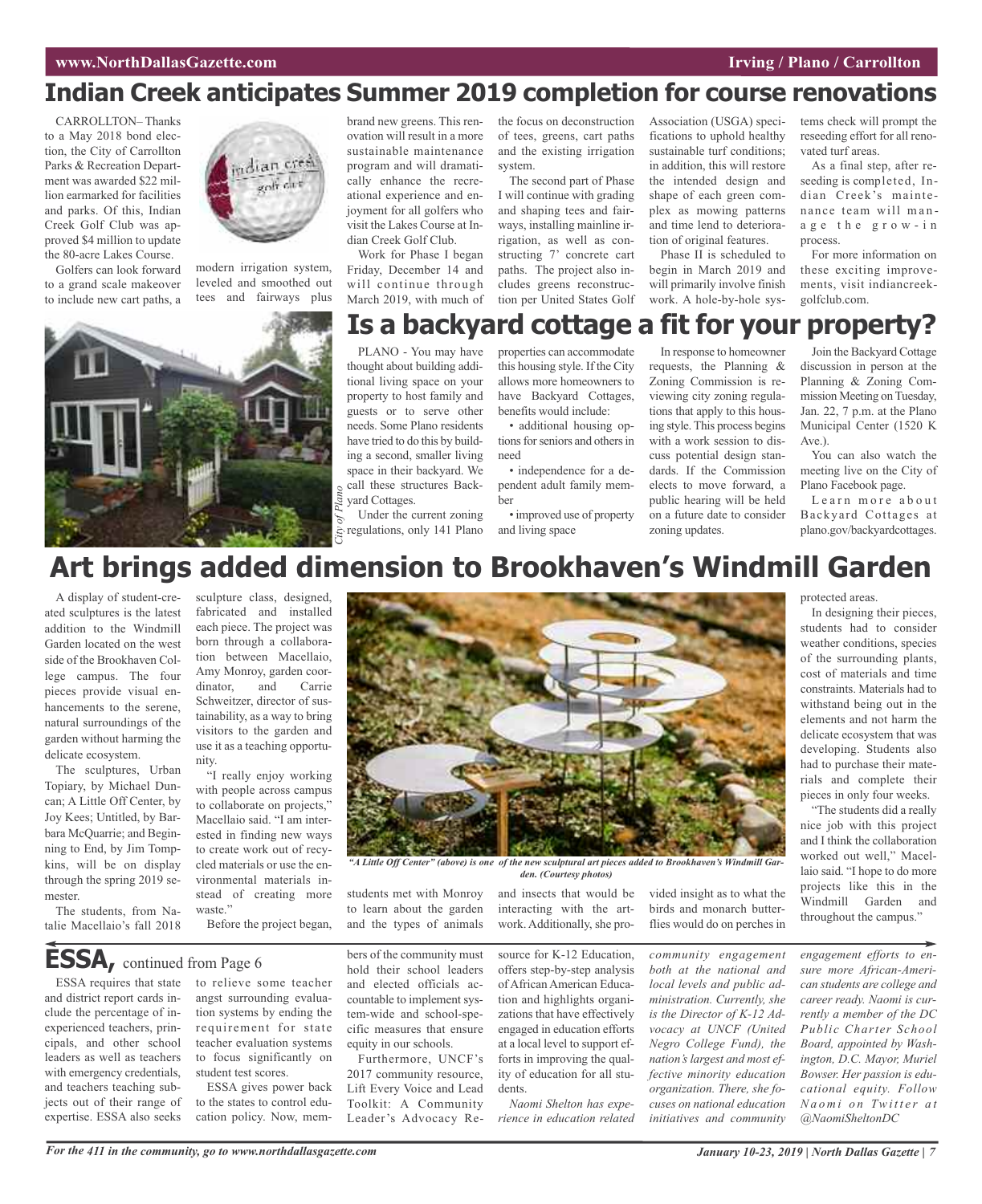#### **City Briefs**

### **Arlington**

Watch **Chris Watson** perform at BoomerJack's live on January 16 from 7 p.m. to 10 p.m. at Boomer-Jack's Bar & Grill, in Arlington. Come listen to live music and enjoy enclosed, heated and dog-friendly patio. You can sit back, relax and catch your favorite sporting event on one of our 125+ HD televisions. Also enjoy \$1.95 domestic bottles, \$3 Tito's Vodka, \$3 House Wines, \$3 Sam Adams Pints and \$.25 cent boneless wings all day.

**DSLR Photography 101** will be held on Jan. 12, from 10 a.m. to 11:30 a.m. at River Legacy Living Science Center, in Arling-

ton. Have no idea what to do with your new DSLR camera you just got for Christmas? Join photographer Arno Knapen for a roundtable discussion on the basics of photography. Discussion topics will include F-stops, shutter speed, and how to measure light, among other things. Practice your photography skills on specimens indoors before heading outdoors, weather permitting, to take photos along the trails surrounding the Nature Center. Please bring a camera, fresh batteries, empty memory card, and user manual. FREE. Space is limited. RSVP to 817.860.6752. Adult workshop for ages 12 and up.

### **Dallas**

The **Controversial History of MLK Day** will feature a panel to discuss the 15-year struggle to commemorate Dr. Martin Luther King Jr.'s birthday on Jan. 14, starting at 6 p.m. at Martin Luther King Jr. Branch Library, in Dallas.

#### **Grand Prairie**

You are invited to the **Epic Waters Indoor Waterpark birthday party** on January 12, from 10 a.m. to 9 p.m. at 2970 Epic Place, in Grand Prairie. Epic Waters is turning one year old and wants you to be a part of the epic celebration! Join the festivities anytime be treated to birthday cake, dance con-



tests and hourly raffles for Epic Waters passes, parties, and swag - plus all the sliding, surfing, splashing and swimming you can handle. The party will also feature the introduction of the new Epic Waters mascot, and

rumor has it that characters from other popular North Texas attractions will be dropping in to join the fun.

**Kraig Parker: The King Lives! Elvis Birthday Celebration** will be held on

Jan. 11 starting at 7:30 p.m. at The Irving Arts Center, in Irving. Celebrate Elvis with tribute artist Kraig Parker and his 10 piece Royal Tribute Band. Parker will be introduced by Charles Stone, Elvis's tour producer from 1970- 77. Tickets start at \$27.

**Second Sunday Funday: I Have a Dream** will be held on Jan. 13, starting  $\frac{1}{6}$  at 1 p.m. at Irving Arts Center, in Irving. Adults and children can experience art together at the Irving Arts Center with hands-on art projects inspired by art on display in the gallery, and celebrate Martin Luther King Jr. and the power of creative vision.

### **www.NorthDallasGazette.com**

# **City of Dallas expands the MLK Celebration**

*(Editor's Note: NDG will feature a listing of MLK Events in Dallas online next week. Visit NorthDallasGazette.com for more details.)*

The City of Dallas has celebrated the life and legacy of Dr. Martin Luther King, Jr. (MLK) for over 30 years through an annual, weekend celebration. For the first time in the City's history there will be a longer commemoration which will begin on Jan. 9 and will run through Jan. 22.

This year's theme is Reconciliation: Moving the DreamForward and all events will touch on various issues Dr. King championed during his lifelong career of activism. The MLK Community Center Board planned all of the celebration events and the 2019 MLK Celebration Planning Committee, which consists of community members and supported by City staff.

"Dallas is very fortunate to be comprised of many different cultures, nationalities and diverse backgrounds," said Jessica Galleshaw, Director of Office of Community Care. "It isimportant that, as a City, we look for ways to grow this celebration and continue to plan events that are meaningful and reflect the diverse needs of our community."

Dallas'MLK week will in-



*Dr. Martin Luther King at the Washington Monument on August 28, 1963 (Image via National Park Service)*

clude long-standing community traditions like the Candle Lighting Ceremony, MLK Celebration Gala and the MLK March/Parade.

New for 2019 are events geared towards younger generations. There will be a Youth Summit for high school students and events for millennials including a networking event and a community service day called Millennial Action Day. A full list of events and information on how to purchase Gala tickets can be found at https://dallasmlkcenter.com/mlk-celebrationweek/.

A few of the special events planned include:

• The MLK Birthday Celebration on Tuesday, Jan. 15 at the MLK Center at Noon. The keynote speaker for this event is Dr. Michael W. Waters, former MLK Advisory Board Chair, social activist, and Pastor of Joy Tabernacle AME Church.

•The 37thAnnual Dr. Martin Luther King, Jr. Gala, featuring Keynote Speaker Dr. Michael Eric Dyson on Saturday, Jan. 19

• The Dallas Holocaust Museumwill host a screening of Selma at 4 p.m. on Jan. 20.

• Also, TBAAL is hosting the 36th Annual Black Music & Civil Rights MLK Movement Concert also on Jan. 20. NDG Readers have an opportunity to win tickets for two to attend the event. More details on our website.

Citizens seeking opportunities to volunteer to help make the week successful can register at https://www.voly.org/causes/ mlk-2019.html.

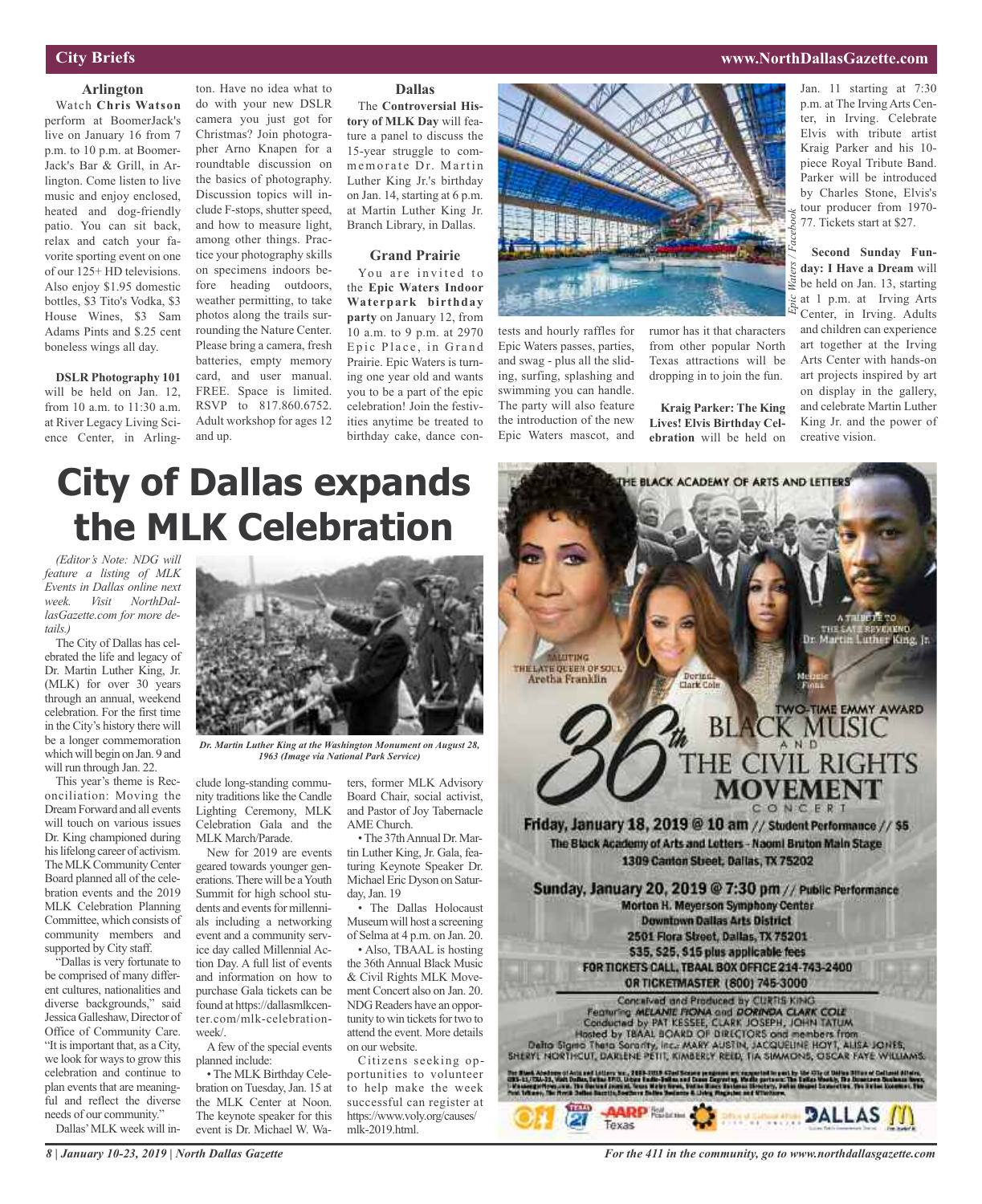#### **www.NorthDallasGazette.com Entertainment**

# **Dallas Cowboys focused on the L.A. Rams, not history, in their quest for the Super Bowl**

By Dwain Price *NDG* Sports

FRISCO – It's been 23 years since the Dallas Cowboys played in the NFC championship game. But they'll reach that milestone for an amazing 17th time if they're able to defeat the Los Angeles Rams on Saturday night in LA.

Such an accomplishment wouldn't be lost on running

back Ezekiel Elliott, who was a mere six months old the last time the Cowboys were only one step away from reaching the Super Bowl.

"It'll mean a lot just to accomplish that, especially here at the Dallas Cowboys' prestigious organization," Elliott said. "But our goal is not to get back to the NFC championship, it's to get a Super Bowl win.

"That'll be cool, but we want to win a Super Bowl."

The Cowboys and Rams will kick off on Saturday at 7:15 p.m.

If the Cowboys beat the Rams, and the Philadelphia Eagles win in New Orleans on Sunday in their semifinal game, the Cowboys will host the NFC championship game on Jan. 20 at AT&T Stadium in Arlington. But the Cowboys know there's a

lot of work to be done between now and then.

First, the Cowboys will have to win a playoff game on the road for the first time since they went to San Francisco and defeated the 49ers in the NFC championship game in January of 1993. While Elliott understands why historical references resurface around this

See COWBOYS, Page 11



*DeMarcus Lawrence (at right) closes in on Kirk Cousins during previous action against the Redskins. The Cowboy defense is getting high marks for their late season efforts. (Photo: Keith Allison / Wikimedia)*

### **Mythology, politics, and romance combine for Bishop Arts Theatre's La LLorona**

The Bishop Arts Theatre Center (BATC), Oak Cliff's multicultural and multi-discipline center for the arts, continues its 25th Anniversary "Silver Threads" season with playwright Kath-

leen Anderson Culebro's La Llorona: A Love Story. The production previews on February 7th with opening night Friday, February 8th and continuing performances through February 24th.

La Llorona: A Love Story features a cast full of Bishop Arts Theatre Center debuts including Nolan Spinks as Jeffrey, an American businessman sent to Mexico City to oversee the opening of a new fast-food chain with his wife, an Anthropology professor played by Janae Hatchett. They are joined by Coy Rubalcaba who is making his profes-

sional debut as architect

See LLORONA, Page 12





*NDG Entertainment Ticket Giveaway!!! Visit us on Facebook to win tickets to the the hottest events in Dallas/Fort Worth!!!!*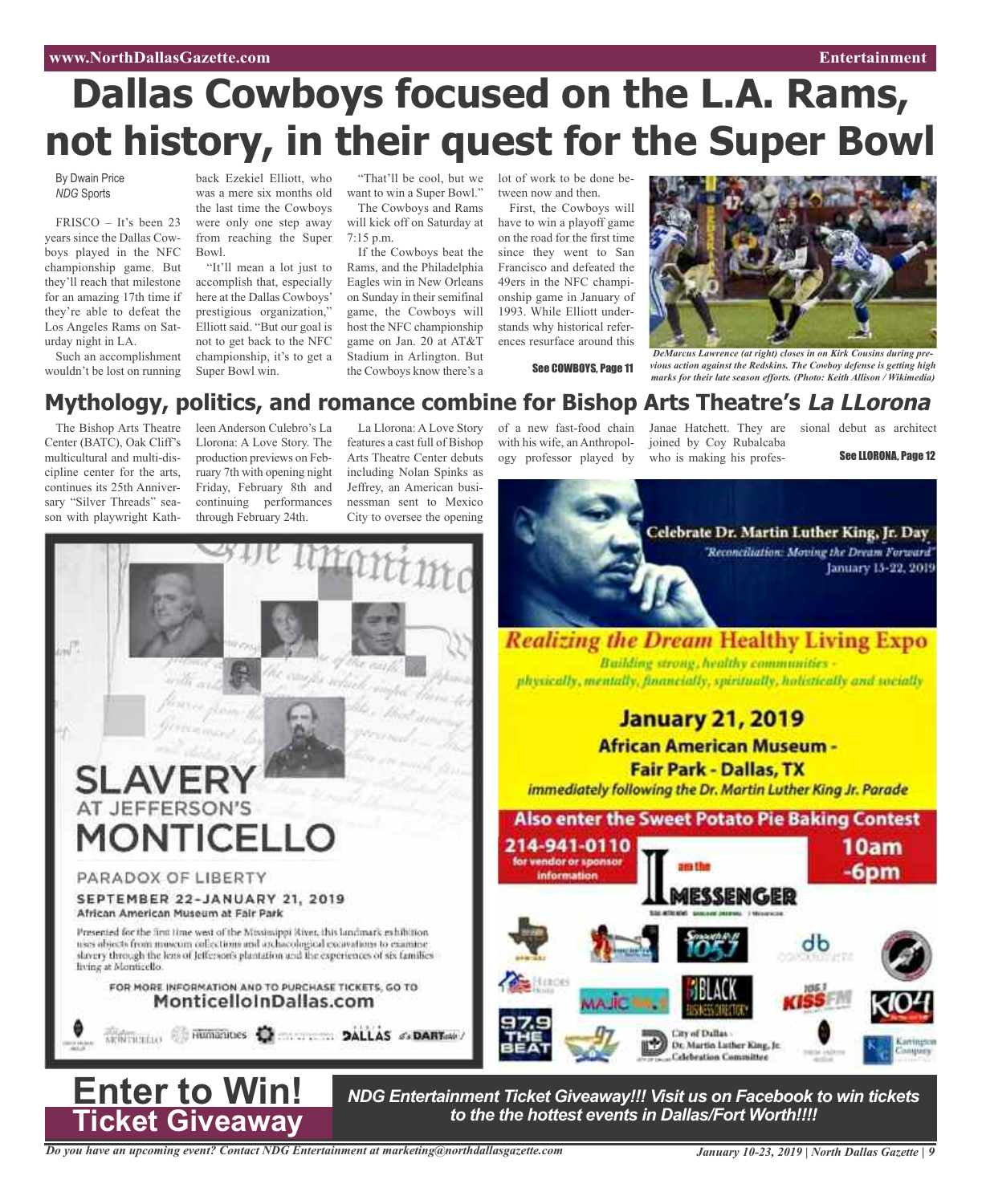### **NDG Entertainment: Best of Fests Film Festival, Shakespeare and the Mavs this week**

By Tiffany Gilbert *NDG* Entertainment

Life is settling down into a regular routine with everyone back at school and work. Now we live for the weekend and in Dallas/Fort Worth there is always plenty of entertainment to choose from. This week after we finish cheering the **Dallas Cowboys on to the N F C C h a m p i o n s h i p game**, we can go out for laughs, screams or Elvis!

First, a one-of-a-kind event, 22 local film festivals are coming together to create a film festival called **Best of the Fests**. The film to put at the top of your list to see was submitted by the Denton Black Film Festival. *STEPS* tells the story of Brian Coleman, who has not had the easiest of lives. He was robbed and shot fourteen years earlier, and it goes downhill from there.



*Steps is a powerful tale of loss and redemption showing at the Best of the Fests Film Festival this weekend (Courtesy image)*

All the way down to a life of the line for the showing filled with addiction before he finally uses the love of his life and the gift of knowing his only child. It's a story of recovery, redemption, love, and forgiveness and the steps people must take in their lives to get to these places.

The final scene in the trailer will rip your heart out and have you running to the box office to be at the front

at the Studio Movie Grill on Northwest Highway, Saturday, Jan. 11 at 12 at 7:30 p.m.

Join **Big Friday Show Interactive Improv** for big laughs on Jan. 11, from 8 p.m. to 9 p.m. at Dallas Comedy House, in Dallas. This interactive improv show happens every Friday at 8P at Dallas Comedy

House. Tickets are \$10 online and \$15 at the door.

Don't miss out on **Golden State Warriors at Dallas Mavericks** on Jan. 13, starting at 7:30 p.m. at American Airlines Center, in Dallas. For more information, and to purchase tickets visit Mavs.com.

You can watch **Hamlet** on Jan. 11, at various times at Moody Performance Hall, in Dallas. For its inaugural indoor winter season, Shakespeare Dallas will perform Hamlet, directed by Executive and Artistic Director, Raphael Parry. Hamlet returns to Denmark when his father, the King, dies. Upon his arrival, Hamlet discovers that his mother, Gertrude, has already married his uncle Claudius, the new King. When the ghost of Hamlet's father appears and tells the prince that he was murdered

by Claudius and Gertrude, Hamlet must choose between passive acquiescence and the need for a vengeance. Hamlet's mission to expose the truth is a perilous journey of madness, murder, and lost love. For more information and tickets visit http://www.shakespearedallas.org/indoorwinterseason/.

Get out and celebrate **Kraig Parker: The King Lives! Elvis Birthday Celebration** on Jan. 11, starting t 7:30 p.m. at the Irving Arts Center. For the last 20 years Parker has wowed audiences across America and Europe at casinos, performance halls, cruise ships and other top entertainment venues including sold out headline shows in Las Vegas. Kraig Parker's powerful voice, electric moves and tasteful charisma will leave you 'all shook up' and screaming for more! Unlike many imitators, Parker travels and performs with his very own 10 piece group, the Royal Tribute Band. Parker is personally managed and will be introduced by Charles Stone, Elvis Presley's tour manager from 1970-1977. For tickets visit Irvingartscenter com

Don't miss out on **Repticon Dallas** on Jan. 12, from 10 a.m. to 5 p.m. at Grapevine Convention Center, in Grapevine. The reptile and exotic animal showcase returns with reptile pets, supplies, feeders, cages, and merchandise, as well as live animal seminars and frequent free raffles for coveted prizes. Repticon is exciting, educational, family-oriented fun for everyone. To purchase tickets visit http://repticon.com/tex as/dallas/.



*10 | January 10-23, 2019 | North Dallas Gazette*

*Do you have an upcoming event? Contact NDG Entertainment at marketing@northdallasgazette.com*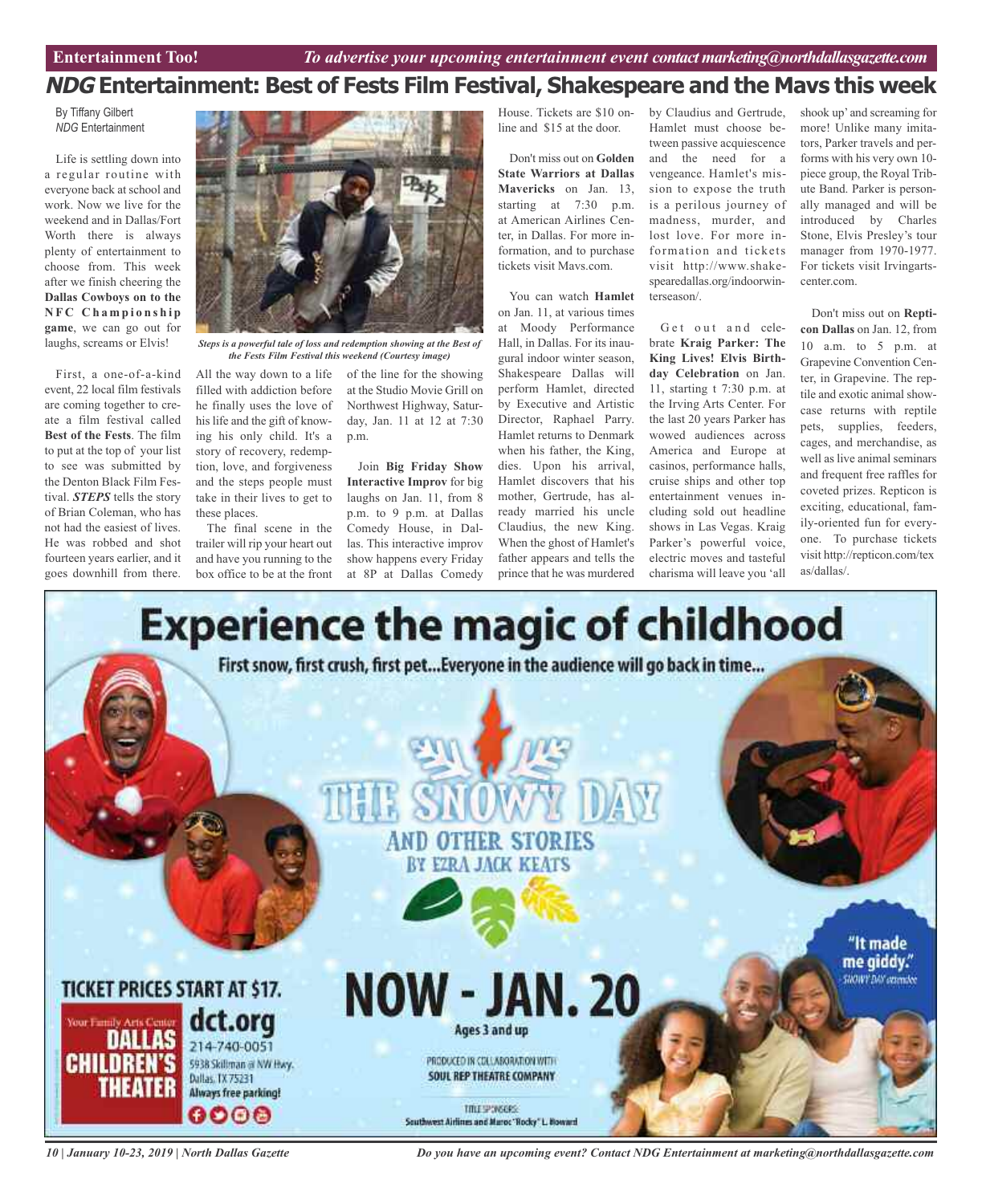### **Texas Business Leadership Council Optimistic as 86th Legislature Convenes**

AUSTIN - As the 86th Legislature convened on Tuesday, the Texas Business Leadership Council (TBLC) indicated they are optimistic there is a real opportunity to create and improve upon public policy to promote Texas' competitiveness.

"The divisive tone that has overshadowed many of our state's policy debates cannot continue if Texas is to stay the economic engine of this country," according to TBLC president, Justin Yancy. "I do believe that a great majority of our elected officials understand that, are tired of the animosity, and are ready to return to a time where leaders can work on issues - sometimes disagree - but remain civil and respect the shared goals for a

more competitive state." The TBLC will continue advocating for the critical issues the state must address for Texas to continue growing in a strategic way. Those issues include education and workforce, economic development, state infrastructure, and cybersecurity policy. TBLC priorities include:

#### **EDUCATION AND WORKFORCE**

• Support efforts to enhance high quality Pre-K programs.

• Support funding for full-day Pre-K programs.

• Expanded educational choice for families.

- Support comprehensive school finance reform.
- Support differentiated pay scale for teachers.
- Strengthen K-12 and

#### postsecondary linkages to improve educational opportunity and outcomes.

• Improve efficiency and transparency with regard to portability of credits and credentials.

• Improve and strengthen education and workforce alignment.

• Support outcomes based funding in higher education. • Support the adequate funding of state financial aid programs.

#### **ECONOMIC DEVELOPMENT**

• Preserve competitive tax incentives used to support corporate expansion, corporate relocations, and job growth by reauthorizing Chapter 312 of the Tax Code (the Property Redevelopment and Tax Abatement Act).

# **COWBOYS**, continued from Page 9

• Maintain a competitive Texas Enterprise Fund with a minimum balance of \$200M for the biennium.

• Support legislation preempting cities from enacting local employment and labor ordinances that are detrimental to business and job growth.

• Maintain a tax and regulatory environment that encourages innovation and job growth.

#### **INFRASTRUCTURE**

• Support public-private partnerships and regional authorities' ability to add infrastructure capacity through user pay models such as managed lanes and dedicated toll lanes.

• Foster a climate for innovation, additional investment, and modernization of Texas transportation infra-

structure. • Accelerate the deploy-

ment of smart infrastructure investments by updating policies and practices that impede progress.

• Support continued fiscal stewardship in managing the corpus of the State Water Implementation Fund for Texas (SWIFT), and continued implementation of projects included in the State Water Plan and financed through SWIFT.

• Support statewide coordination to plan for and respond to floods impacting Texas.

• Through science and innovation, strive to implement strategies that capture excess flows resulting from floods, to increase water supply, needed during times of drought.

• Support an investment in science necessary to address water challenges facing the state. Specifically, support an investment of state fiscal resources to update maps related to flood plains, as well as the updating of Groundwater Availability Models and Water Availability Models.

**Marketplace**

#### **CYBERSECURITY**

• Continue to improve state agency preparedness through modifications to the Texas Cybersecurity Act (HB 8).

• Support legislation that increases cybersecurity preparedness, education, and training throughout state government.

• Support legislation that mitigates cybersecurity risks to election and voting systems.

## **City of Dallas seeks public input on the use of federal funds**

The City of Dallas will hold a series of public meetings and a Telephone Town Hall meeting to receive resident input on how the City uses federal grant funds to address community needs and the Five-Year Consolidated Plan. The Five-Year Consolidated Plan directs how the City invests federal grant funding over the next five years.

The public hearings began last week at Dallas City Hall and will be held at various locations throughout the city until Jan. 16.

dated Plan and the FY 2019-20 Action Plan (annual budget) will be submitted to the U.S. Department of Housing and Urban Development in August 2019.

More information on the Five-Year Consolidated Plan is available at: https://dallascityhall.com/ departments/budget/communitydevelopment.

| 1003 a.m. - 12:08         |
|---------------------------|
| BECam - EGIam             |
| 1012 a.m. - 1218          |
| BOD's m - BOU 2 m         |
| 600 s.m. - 100 s.m.       |
| 600 pm - 600 pm           |
| $0.00 \pm m = 8.00 \pm m$ |
|                           |

The Five-Year Consoli-

time of the year, he noted that it's not something he's focused on.

"We're not trying to break some streak or whatever," Elliott said. "We're focusing on going to win the Super Bowl."

#### **The Cowboys and Rams are similar**

And reaching the Super Bowl entails the Cowboys first taking care of a Rams team that's very similar to theirs.

One of those similarities involves Cowboys running back Ezekiel Elliott and Rams running back Todd Gurley. Elliott used his power, grace, grit and elusive abilities to lead the NFL in rushing this season with 1,434 yards, and Gurley used his power, grace, grit and elusive abilities to finish third with 1,251 yards.

But Elliott, who rushed for 137 yards and a touchdown in the Cowboys' 24- 22 victory over Seattle in this past weekend's wild card playoff game, was quick to point out that Saturday's semifinal is not a showdown between he and Gurley.

"Playoff football is about

the team, it's not really about individuals," Elliott said. "It's about trying to go get that Super Bowl.

"Yes, it's going to be great facing against him. But I'm not going to put too much emphasis on that."

Maybe not, but Cowboys coach Jason Garrett took the time to point out a parallel between Elliott and Gurley.

"He can beat you with speed, he can beat you with power, he can beat you cutting back, he can beat you with a hand on the ball, he can beat you when they throw him the ball, he's great with the run after the catch," Garrett said. "In some ways I probably did describe Ezekiel Elliott.

"They're both big-time players who can really do everything you want on the field and embrace carrying the burden for their team."

Offensive guard Zack Martin also has noticed that the Cowboys and Rams have similar offensive styles.

"I think both teams like to run the ball," Martin said. "I think both offenses are better when they do run the ball successfully, so it's no

surprise we're going to try to run it and it's no surprise they're going to try to run it. "It's just whoever exe-

cutes better." **Cowboys facing**

#### **familiar face on Rams sidelines**

While running their offense to the best of their abilities is one of the Cowboys' primary goal, they must do so while trying to out-think a very familiar face.

Rams defensive coordinator Wade Phillips was the Cowboys' head coach from 2007 until he was fired by the team on Nov. 8, 2010 and replaced by Garrett, who was the Cowboys' offensive coordinator at the time.

"Wade is such a great person and such a great coach and had been coaching for a long, long time," Garrett said. "So for me it was, as much as I could, just to be quiet and listen and watch and see how he handles so many different situations.

"Very specific football situations – I tried to get knowledge from him there. But also just how you handle a team and how you interact with coaches, how you interact with players and the environment you're trying to create. So my time with him was incredibly valuable, and I have the utmost respect for him."

Although this is a road game for the Cowboys, since they hold their training camp in Southern California – in Oxnard, CA, up the street from Los Angeles – they know their legions of fans will be on hand for Saturday's game. Just ask former Rams wide receiver Tavon Austin, who is in his first year playing for the Cowboys.

"We're over there," Austin said, referring to the Cowboys'fans. "And that's a fact from when I was on the Rams and we played the Cowboys.

"But for the most part, we're over there and they're going to show up."

And show up expecting the Cowboys to prevail and win for the ninth time in their last 10 games.

"I expect Cowboys Nation to show up anywhere we go, and they do," defensive end Tyrone Crawford said. "We've had a strong Cowboys presence in a lot of stadiums this year, and I appreciate it.

"It's America's team. The star is definitely alive."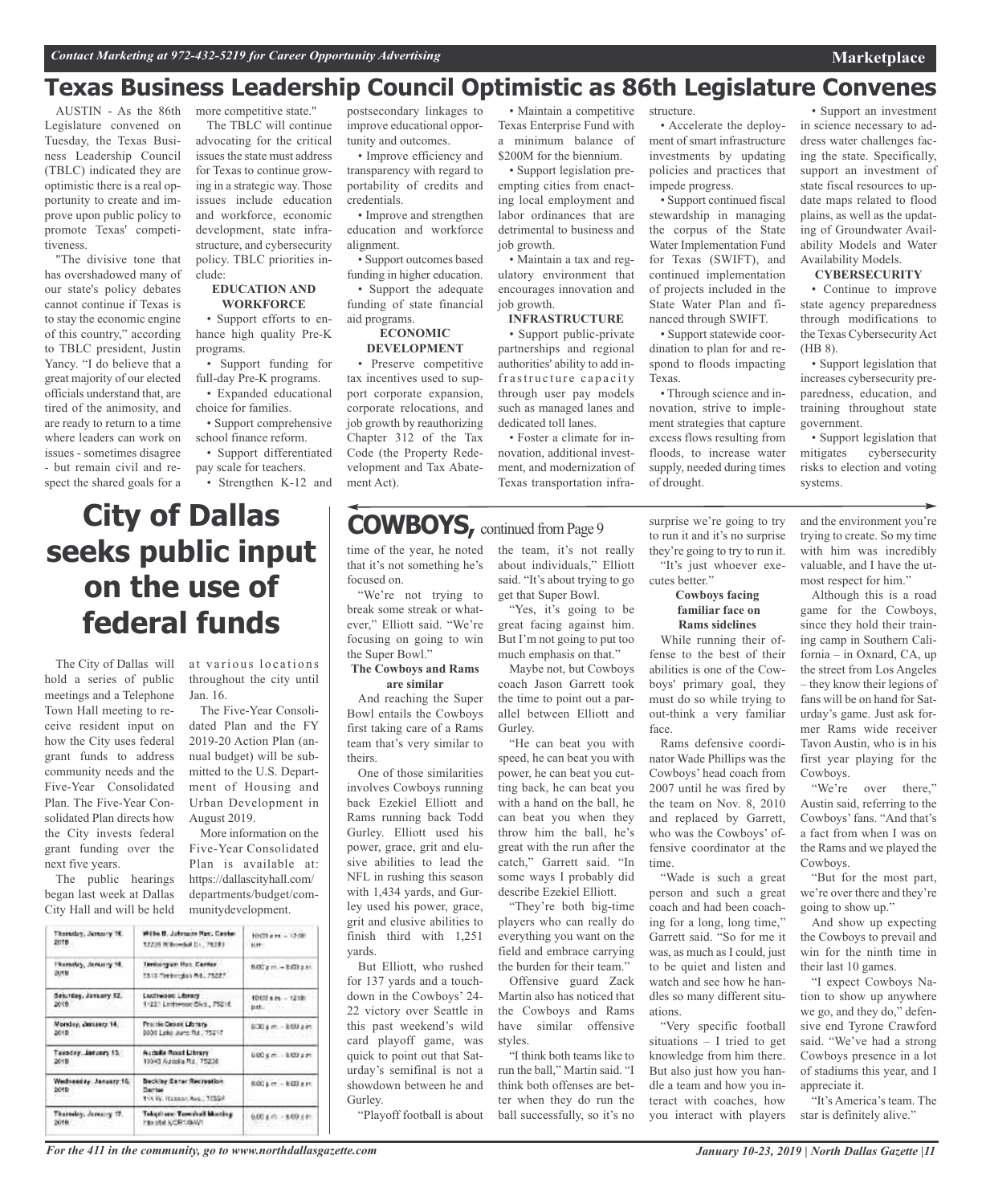## **California Congresswoman Maxine Waters makes history as first Black, first woman to chair House Financial Services Committee**

who earned a reputation for challenging Wall Street and major lenders during the housing crisis will now set the direction for a range of financial players, regulators, and institutions. From monetary policy to the production and distribution of currency, and expanding financial access to affordable housing options, a progressive and principled committee chair is running the show. She is also expected to set standards of performance that level the financial playing field and hold lenders accountable when they take advantage of consumers or discriminate in

their lending.

a.m.

A December 2018 report by the Asset Funder's Network analyzed racial and gender disparities in wealth and found that Black and Latina women have "lost

 $5K$  Run:  $8:30$  a.m. Fun Run/Walk: 8:35 a.m. Awards Ceremony: 10

To register and for more information, visit cityofcarrollton.com/runforrover. Can't run in the race, but still want to contribute? Visit cityofcarrollton.com/ASdonations to donate a fixed amount of \$5, \$10, \$25, \$50, or \$100, or express your generosity with an amount of your choosing. You can also stop by the Carrollton Animal Services & Adoption Center with a donation of \$10 or more and receive a free tumbler. The year is still new, so make sure to pick up a 2019 Carrollton Pet Photo calendar at any City facility; the price is \$10 including tax

By Charlene Crowell

As 2019 begins, there is also a new Congress with leadership in the House of Representatives that makes history for people of color and women alike.

Long-time California Representative Nancy Pelosi returns as Speaker of the House – the first time in 50 years that a Member of Congress has achieved this feat. On a gender note, Speaker Pelosi becomes the most powerful woman on Capitol Hill and the only female in the nation's history to do so.

There's also another key woman and legislator that is making history. Congresswoman Maxine Waters is now the first Black and the first woman to chair the powerful House Financial Services Committee. Having served on this committee

since 1995, and its Ranking Member in the previous Congress, Waters will set the committee's agenda in key areas affecting the economy, banking, housing, insurance and securities.

The House Financial Services Committee oversees the activities and responsibilities for major financial regulators, agencies, and the nation's central bank, the Federal Reserve. These agencies include but are not limited to the Department of Housing and<br>Urban Development Development (HUD), the Federal Deposit Insurance Corporation – that insures monies in depository institutions, as well as the Securities and Exchange Commission that is charged with maintaining fair and efficient investment markets.

In other words, the fiery and bold Black lawmaker

Manager Carl Shooter said. "Your participation creates opportunities for animals to become family pets that they may not get otherwise."

Pre-register by Monday, February 11 to receive the \$25 rate for the 5K or \$15 rate for the Fun Run/Walk for humans and the \$8 rate for dogs. Pre-registration guarantees a race T-shirt, race bag, and timing chip for humans. A special gift will also be given to all dogs who are registered early. The prices increase by \$5 for humans and \$2 for dogs on race day.

Packet pick-up will be Thursday, February 14 from noon to 8 p.m. and Friday, February 15 from 8 a.m. to 8 p.m. at Rosemeade Recreation Center (1330 E. Rosemeade Parkway). Awards for the 5K will be

given to overall male and female winners, and medals will be awarded to the top three male and female finishers in each age category (5-10, 11-14, 15-19, 20-29, 30-39, 40-49, 50-59, 60-69, 70+). The overall dog and top three dog finishers will also receive awards.

There also will be plenty of playtime, treats, giveaways, and water after the run.

**Race Day Schedule**

Race Day Registration & Warm-up: 7-8:15 a.m.

## **LLORONA,** continued from Page <sup>9</sup>

Carlos who with his wife Irma, played by Nicole Romero, have been forced to rent out their home to make ends meet.

La Llorona is directed by Bishop Arts Theatre Center Director of Marketing & Community Engagement Adam Adolfo who is also designing Costumes and Sound. The production features Scenic & Lighting design by Jorge Flores. Stage management is by Katelyn Kocher. Teresa Coleman Wash serves as Executive Producer. Following every perform-

ance, Bishop Arts Theatre

Center will be hosting a series of "Stay & Say's"; audience discussions on ideas and themes within the production such as mental health, social injustice, and race relations. These postshow discussions will last 15 to 20 minutes and will be led by local experts, artists, and community leaders guiding the conversation.

substantial amounts of wealth in the last two decades".

From 2007 to 2016, Black women ages 45-65 had a 74 percent drop in median wealth, compared to that of White women who experienced a 28 percent drop. Further, the Asset Funders Network concluded the median "quasi-liquid" savings for single Black and Latina women aged 45-50 was \$0.

Earlier in 2017 the Federal Reserve found that nearly 1 in 5 black families have zero or negative net worth — twice the rate of white families. Additionally the median net worth of Black families was onetenth of that held by White families.

For all of Black America, as well as consumer advocates and others who believe

and all proceeds go directly to the animals in Carrollton's care.

financial fairness should be the nation's watchword, an expectation of a new era of accountability, access and transparency is hoped to soon unfold.

*Charlene Crowell is the Center for Responsible Lending's Communications Deputy Director. She can be reached at Charlene.crowell@responsiblelending.org.*

### **Paid Internship opportunity for writers, college students in the Dallas Area**

The *North Dallas Gazette* has an internship

position available. The goal is to provide students and aspiring writers an opportunity to gain published clips, experience and professional feedback. The position is for up

to 20 hours a week at \$8.00 per hour. Applicants must have reliable transportation.

**Send resume and writing samples to: ROVER**, continued from Page 5<br>Fun Run/Walk: 8:35 a.m. to the animals in Carroll- **businessoffice@northdallasgazette.com** 



#### January 7, 2019

Ed Bell Construction is a Dallas based heavy highway contractor doing business in the North Texas market since 1963. With clients such as TxDOT, Dallas County Public Works, and the Cities of Dallas, Fort Worth, Richardson and Mansfield (plus many others), we have a strong backlog of work in the highway market locally.

We are currently hiring for the following positions:

- **• Paving Machine Operator**
- **• Excavator Operator (Underground)**
- **• Finishers (Structures, Paving)**
- **• Form Setters (Structures, Paving)**
- **• Laborers (Structures, Underground, Paving)**
- **• CDL Drivers (Water Truck, Fuel Truck, End Dump)**
- Available: multiple openings

Rate: Negotiable

Must have own transportation

Years of Experience required will vary, from 6 months to 2 years (depending on position)

**Physical and Drug Screen Required Must have a Clear Background**

**Must be at least 18 years old (CDL Driver, 21 yrs)**

**Must apply in PERSON, Monday – Friday from 8am to 11am @ 10605 Harry Hines Blvd. Please visit our website: www.edbellconstruction.com/careers Or email your resume to: careers@edbellconstruction.com**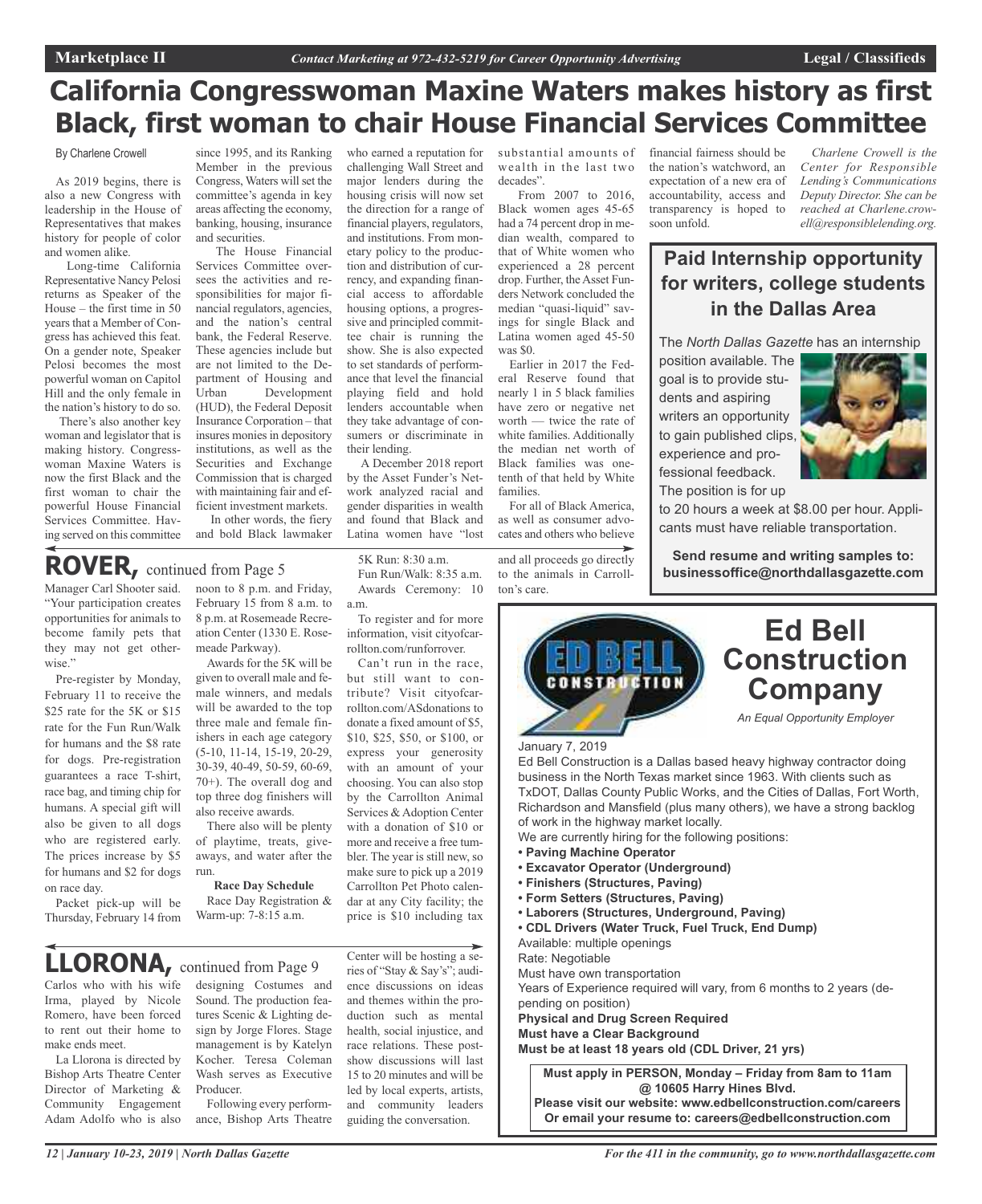**Career Opportunity** *Contact Marketing at 972-432-5219 for Career Opportunity Advertising* **Legal Notices / Career**

## **Upcoming DFW area job fairs**

#### **Jan 12 Profession Pursuit Job Fair**

The Profession Pursuit Job Fair will be held on Jan. 12 from 11:30 a.m. to 5:30 p.m. at the center court in Irving Mall. Sponsors will include: Desoto ISD, UPS, Fedex, Active LLC, YesThrive, and more. For more information visit Eventbrite.com.

#### **Jan 17 MLK Celebration Job Fair**

The MLK Celebration Job Fair will be held on Jan. 17 from 10 a.m, to 2 p.m. at your nearest workforce center. RSVP now and get connected. Multiple employers will be available to meet you and conduct onsite interviews. Save time by registering in www.Workin-Texas.com today and bring your WorkinTexas confirmation page to the event for a faster check-in!

#### **Jan 19 Schneider - Driver Recruiting Event**

The Schneider - Driver Recruiting Event will be held on Jan. 19 from 9 a.m. To 1 p.m. at Comfort Inn Dallas Park Central, in Dallas. You will have the opportunity to speak to one of their knowledgeable and personable recruiters about obtaining a CDL, driving opportunities, pay and benefits, military programs, requirements, terminology clarification, and any other questions you may have. For more information visit Careerbuilders.com.

#### **Jan 23 Dallas Job Fair**

The Dallas Job Fair will be held on Jan. 23 starting at 6 p.m. at Hilton Garden Inn, in Irving. Be sure to arrive on time, dress business professional, bring 10 to 15 copies of your resume, and display an engaging attitude. Sales and marketing professionals of all skills are invited to attend. For



more information, visit UnitedCareerFairs.com.

#### **Jan 24 Dallas Job Fair**

The Dallas Job Fair will be held on Jan 24 from 11 a.m. to 2 p.m. at Double-Tree by Hilton Hotel Dallas Market Center, in Dallas. Open the doors of opportunity when you meet and interview with the top hiring companies in Dallas. This career fair will allow you to learn about the businesses that are hiring and what their hiring needs are. Tired of sending your resume over the web to get no responses back? Put a face with a name and make a great first impression. Register today at Eventbrite.com and you



**Equal Opportunity Employer** 

could get hired live at the next career fair in Dallas.

**Jan 31**

**Dallas Career Fair** The Dallas Career Fair will be held on Jan. 31 from 11 a.m. to 2 p.m. at Plano Event Centre, in Plano. You'll meet face-to-face with hiring decision-makers from some of the areas top employers. Dress professionally and bring plenty of resumes, because they're here to hire. Walk in and start interviewing, it's that simple. Save time, money and effort interviewing with multiple companies in one day at one location. Many of these companies have several openings and are eager to meet with you. You're no longer just a piece of paper. Attend the career fair and get in front of decision makers. To register and for more information visit choicecareerfairs.com.

**Feb. 13 Arlington Job Fair** The Arlington Job Fair will be held on Feb. 13,

from 11 a.m. to 2 p.m. at Holiday Inn Arlington NE-Rangers Ballpark, in Arlington. Open the doors of opportunity when you meet and interview with the top hiring companies in Arlington. This career fair will allow you to learn about the businesses that are hiring and what their hiring needs are. To register and find out more, visit Eventbrite.com.

### **Feb 27**

**Dallas Job Fair** The Dallas Job Fair will be held on Feb. 27 from 10 a.m. to 2 p.m. at Embassy Suites Dallas Market Center, in Dallas. Open the doors of opportunity when you meet and interview with hiring managers at companies ranging from small local

businesses to Fortune 500

corporations. This career fair will allow you to learn about the businesses that are hiring and what their hiring needs are. Tired of sending your resume over the web and not receiving any responses back? By attending this event, you will be able to meet directly with hiring managers and get instant feedback on your resume and possibly even be hired on the spot.



CIVIL SERVICE ENTRANCE EXAM

#### *www.cityofirving.org*

*The City of Irving does not discriminate on the basis of race, sex, religion, age or disability in employment or the provision of services.*

## NDG seeks Intern Video Producer

The North Dallas Gazette is a community-driven newspaper with a digital presence socking a new Video'Audio Producer Intara for our new video platform and in assist with the growth of out media company through quality video production.

The Producer will be responsible for recording, editing and preparing final draft of our video content in our in-house stadio. The producer will record and feoralciat via Facebook weekly shows. Afterwards notte Final Pro Cor and other related tools, the fissure will he finalized and uploaded to our YouTube channel

The radii cardidate will have the following skills;

· Experience wang video and millio production and post production techniques and software for live mag and find YouTube videos.

- Experience using disital content settwire
- Basic graphic design experience
- Create circurs hased upon agreed criteria Understand how to use various social media plat-
- forces for live video events
- · froad time and project management shills \* Attention to detail as it relates to spelling and

· Provide regular status updates to stakeholders and minagement

The work will be completed at our studio located at Repal Row & Stemmons with a schedule of up to 15 hours a week. Pay rate is \$12-15 ner hoor.

Resumes must be sent to





*January 10-23, 2019 | North Dallas Gazette | 13*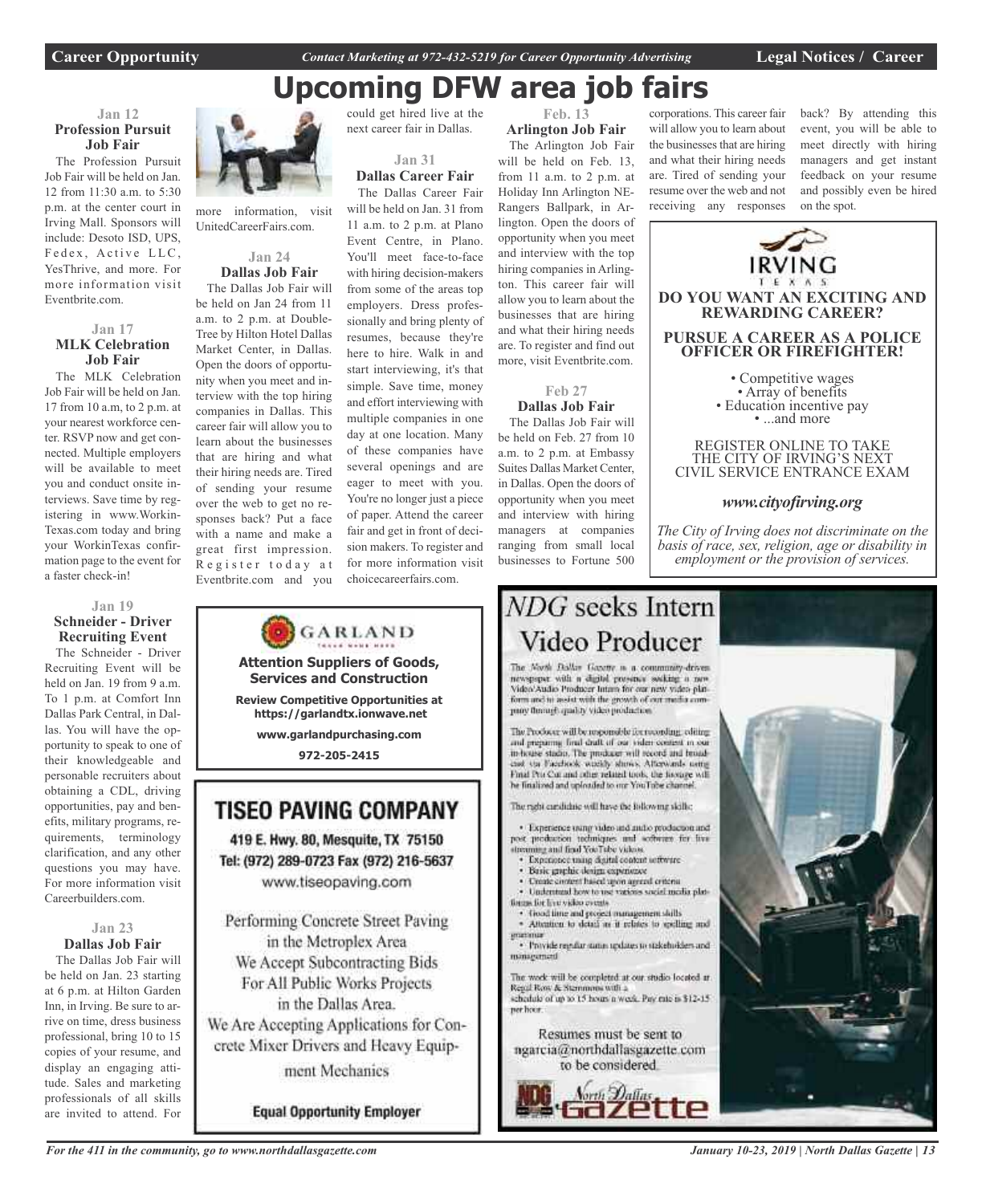#### **Church Happenings** *For non-profit advertising rates, contact NDG Marketing at 972-432-5219*

#### **BETHEL BIBLE FELLOWSHIP, CARROLLTON (A NEW PLACE TO BELONG)**

*NOTICE: New year, new you, Pastor Woodson serves the community by providing "Professional Therapy and Counseling Services" on a "Sliding Fee" scale. To schedule an appointment call the Pastoral Counseling Center at 972-526-4525 or email the church at www.bethelbiblefelloswhip.org*

#### **January 13, 2019, 9:45 a.m.**

Please join us in our quiet time, "Prayer and Meditation" followed by Morning Worship. You will be blessed and inspired as we celebrate service to God, our community and all mankind.

**January 16, 2019, 7 pm** Join us for Wednesday's Prayer and Bible Study Class with Senior Pastor Woodson, Pastor Larry Gardner and others as we complete the book "Boundaries" when to say yes or how to say no by Dr. Henry Cloud and Dr. John Townsend with supporting chapters and verses. Spiri-

*Church Happenings is a weekly calendar of religious services produced by the North Dallas Gazette. To make additions or corrections to the calendar, contact: religion@ northdallasgazette.com*

tual maturity is God's desire for you; it's Time to Grow in the Word of God.

Dr. Terrance Woodson, Senior Pastor 1944 E. Hebron Parkway Carrollton, TX 75007 972-492-4300 www.bethelbiblefellowship.org

#### **FELLOWSHIP CHRISTIAN CENTER CHURCH IN ALLEN "THE SHIP"**

 $\overline{\phantom{a}}$  , and the set of the set of the set of the set of the set of the set of the set of the set of the set of the set of the set of the set of the set of the set of the set of the set of the set of the set of the s

### **January 13, 2019, 9:45 a.m.**

You are invited to join us in our Sunday Morning Services as we praise and worship God in the Joycie Turner Fellowship Hall, followed by our Worship Services; and bring someone with you, you will be blessed. It's for God's glory and honor.

**January 16, 2019, 7 pm** Join us in our Wednesday's 12 Noon-Day Live, Prayer and Bible Study class and/or our Wednesday Night Live, Prayer and Bible Study at 7 p.m. to learn more about God's Word. Be encouraged by

God's plan for your maturity and His glory; and most of all; be prepared to grow.

Dr. W. L. Stafford, Sr., Ed. D. Senior Pastor 2450 K Avenue #300 Plano, TX 75074 972-379-3287 www.theship3c.org

#### **INSPIRING BODY OF CHRIST CHURCH, Let's Go Fishing! MATTHEW 4:19**

 $\overline{\phantom{a}}$  , and the set of the set of the set of the set of the set of the set of the set of the set of the set of the set of the set of the set of the set of the set of the set of the set of the set of the set of the s

**January 11, 2019, 8 p.m.** All men are invited to Men's Ministry meeting each Friday night at 7 p.m., (IBOC promotes proactive male leadership.)

#### **January 13, 10 a.m.**

Please join us for our Baby Christening Service. And, don't forget to invite family and friends to join us for our Morning Worship as we cel-



## **Cemetary Space Broker will make you offer on your cemetery plot**



• Inherited plot and can't sell it? • Bought plot years ago and your plans have changed? • Singles space or Side by Side spaces is okay. We will make you a "cash offer" on your cemetery plot today! If you get voice mail-leave message phone number and information on cemetery space. We will get back to you

**Call Us Today!!!!!!!! 972.432.5219**

ebrate our Lord and Savior, Jesus Christ.

**January 14, 7 p.m.** You are invited to Monday School to see what God has to say to us and to ring in the New Year.

Pastor Rickie Rush 7701 S Westmoreland Road Dallas, TX 75237 972-372-4262 www.Ibocchurch.org  $\mathcal{L}$  , and the set of the set of the set of the set of the set of the set of the set of the set of the set of the set of the set of the set of the set of the set of the set of the set of the set of the set of the set

#### **MT. OLIVE CHURCH OF PLANO (MOCOP) (Uniting the Body of Christ for World Impact)**

**January 13, 10 a.m.** Join us for Morning Worship Service as we praise and worship God for His Honor and His glory. Don't forget to comeback at 7 p.m. for our Brazilian Church.

**January 16, 7 pm** You're invited to our New Year Wednesday's Bible Study class; you will learn what God has to say to us. Come to be encouraged by God's plan for your spiritual growth and His glory.

Dr. Sam Fenceroy, PhD Senior Pastor and Pastor Gloria Fenceroy 300 Chisholm Place Plano, TX 75075 972-633-5511 www.mocop.org

#### **SHILOH MBC IN PLANO (WHERE COMMUNITY BECOMES FAMILY)**

 $\mathcal{L}_\text{max}$  , which is a set of the set of the set of the set of the set of the set of the set of the set of the set of the set of the set of the set of the set of the set of the set of the set of the set of the set of

Come and connect to God through Shiloh; grow in Christ through the study of God's Word; and Serve God through service to each other and to the world. John 12:26.

#### **January 13, 10 a.m. Unity Worship Service**

There will be only ONE unity worship service at 10 am. Sunday School will start at 8:45 a.m.

Our church ministries offer opportunities for motivation and growth; join us and see. Be blessed of the Lord.

#### **January 16, 7 pm**

You're invited to our Wednesday's Bible Study class; you will learn what God has to say to us. Come to be encouraged by God's plan for your spiritual growth and His glory.

Dr. Isaiah Joshua, Jr. Senior Pastor 920 E. 14th Street Plano, TX 75074 972-423-6695 www.smbcplano.org

NDG now has a "Special Advertising Package" for churches and non-profit organizations that need to let the community know about your Special Event.

### Opportunity You Can Measure...

### **Church Events**

- Church Anniversary
- Pastor's Anniversary
- Women's Day
- Men's Day

### **Non-Profit Org. Events**

- Fundraisers
- (Concerts)
- Special Events
- (Personal or Community)

## Special Rate \$199

(Black & White, per insertion) Ad size - 4.905"x 6"(Quarter Page, B&W) (NOTE: Color Ad \$75 extra per inserion) Production disclaimer - NDG ad meake-ready is not included in promotion. Layout/production of "copy ready"ad will be a nominal extra cost. E-mail ad copy to: Marketing@NorthDallasGazette.com or call our Marketing Department today!

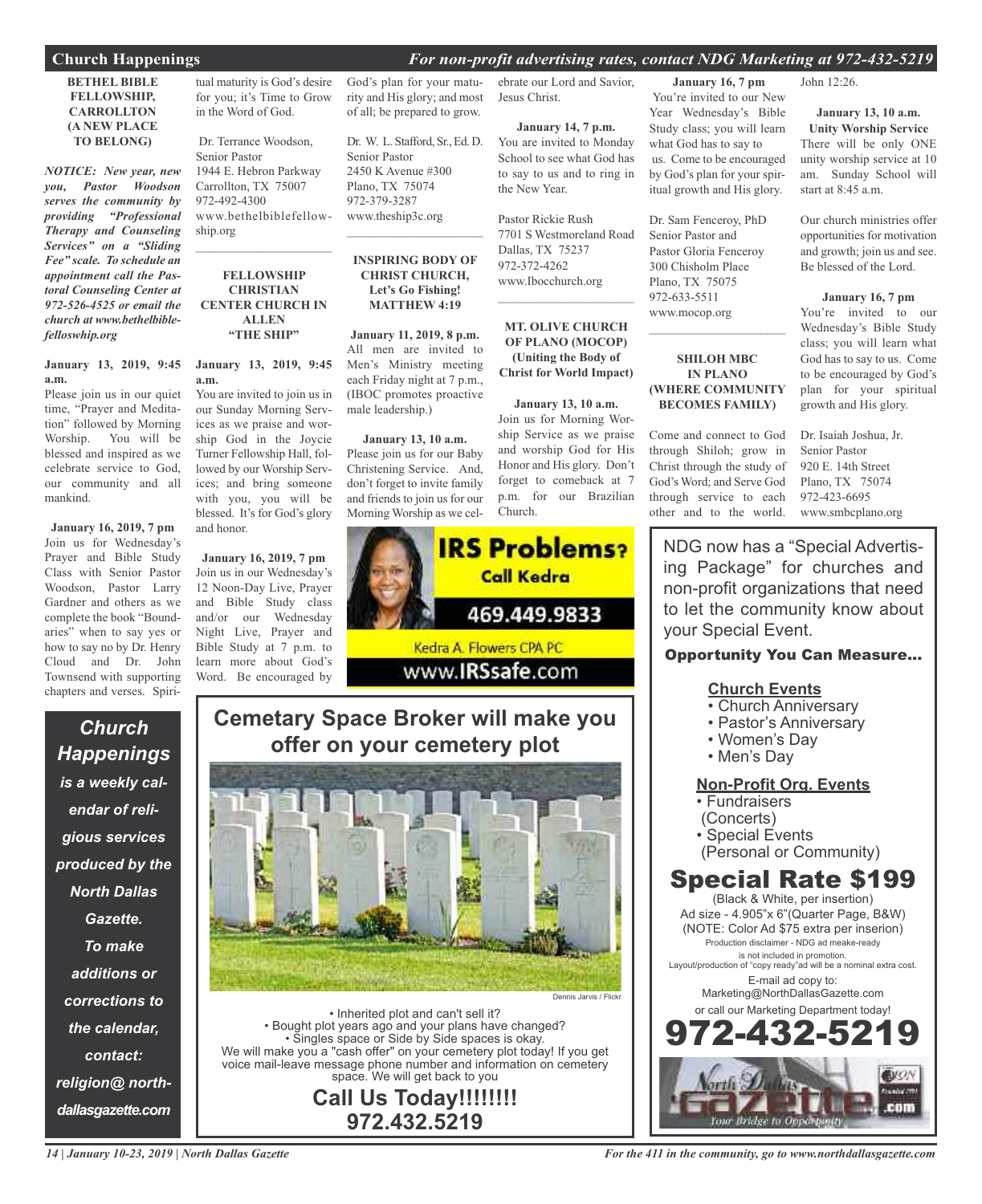## **Remembering Dr. Martin Luther King, Jr.**



*Send email to: businessoffice@ northdallasgazette.com to sign up for Sister Tarpley's weekly electronic newsletter.*

January 15, 1929, is the day that Martin Luther King came into this world, and on January 19, 2015, our nation will celebrate the life of Dr. Martin Luther King, Jr., a Nobel Peace Prize winner in 1968 at age 35, for his contributions to our nation and to the world.

Dr. King (January 15, 1929-April 4, 1968) was born Michael Luther King, Jr., but later he had his name changed to Martin. His grandfather began the family'slong tenure as pastors of the Ebenezer Baptist Church in Atlanta honoring and praising God, he served from 1914 to 1931.

Dr. King's father served from then until his death; and from 1960 until his death Dr. Martin Luther King, Jr. acted as co-pastor.

Dr. King attended segregated public schools in Georgia, graduating from high school at the age of 15; he received his B. A. degree in 1948 from Morehouse College, a distinguished Negro institution of Atlanta from which both his father and grandfather had graduated.

After three years of theological study at Crozer Theological Seminary in Pennsylvania where he was elected president of a predominantly white senior class, he was awarded the B.D. in 1951. Dr. King received his doctorate degree in 1955.

In Boston he met and married Coretta Scott, a young woman of uncommon intellectual and artistic attainments. Two sons and two daughters were born into the family.

In 1954, Reverend Martin Luther King, Jr. became pastor of the Dexter Avenue Baptist Church in Montgomery, Alabama and he was a member of the executive committee of the National Association for the

Advancement of Colored People, the leading organization of its kind in the nation. In December 1955 he accepted the leadership of the first great Black nonviolent demonstration of contemporary times in the United States; the bus boycott lasted

382 days. On December 21, 1956, after the Supreme Court of the United States had declared unconstitutional the laws requiring segregation on buses, Blacks and Whites rode the buses as equals. In 1957 he was elected president of the Southern Christian Leadership Conference (SCLC), an organization formed to provide new leadership for the now burgeoning civil rights movement. The ideals for this organization he took from Christianity; its operational techniques from Gandhi.

In the eleven-year period between 1957 and 1968, Dr. King traveled over six million miles and spoke over twenty-five hundred times,

appearing wherever there was injustice, protest, and action; and meanwhile he wrote five books as well as numerous articles.

In these years, he led a massive protest in Birmingham, Alabama, that caught the attention of the entire world, providing what he called a coalition of conscience.

Dr. King planned voter registration drives in Alabama and he directed the peaceful march on Washington, D.C., of 250,000 people to whom he delivered his address, "l Have a Dream", he conferred with President John F. Kennedy and campaigned for President Lyndon B. Johnson.

He was awarded five honorary degrees; was named Man of the Year by Time magazine in 1963; and became not only the symbolic leader of American Blacks but also a world figure. At the age of thirty-five, Dr. Martin Luther King, Jr., was



*(January 15, 1929-April 4, 1968)*





Save up to \$10,000+ on Your Down Payment!

the youngest man to have received the Nobel Peace Prize. When notified of his selection, he announced that he would turn over the prize money of \$54,123 to the furtherance of the civil rights

Christian Wisdom and Quotes by Dr. King: It is impossible for a person not

movement.

## **HUD Approved Home Buyers Éducation Class**

https://www.aventbrite.com/preview?eid=80609127282

8 Hours Class 9:00am til 5:00pm

**Lunch Is Provided!** \*Receive Your Home Buver Education Certificate\* The Certificate Can Be Used with The Down Payment Assistance Program In

Dallas, Grand Prairie and Surrounding Areas!

The Cost of the HUD Approved Home Buyers Education Class \$35.00 /Individual ~ \$50.00 /Couple.

#### **REGISTER NOW**

First Ten People To Register Get A Gift Card! ALL PARTICIPANTS RECEIVE FREE HOUSEWARMING GIFT! Call: 214.638.2227

*For the 411 in the community, go to www.northdallasgazette.com*

*January 10-23, 2019 | North Dallas Gazette | 15*

to be puffed up by his good works unless he has first been deflated and destroyed by suffering and evil to the point that he knows that he is worthless and that his works are not his but God's.

"Injustice anywhere is a threat to justice everywhere." — Martin Luther King Jr.

Pasto - Rickie G. Bush.

North Dallas Gazette takes a moment to reflect on the past with **Historical Perspectives from Sister Tarpley** what it was like growing up in a very different Dallas when Booker T. Washington was <sup>a</sup> black school. Sister Tarpley graduated frm there and went on to college and later became <sup>a</sup> city councilmember in Carrollton.

**Look for NDGTV at NorthDallasGazette.com**

Inspiring Body of Christ no≫